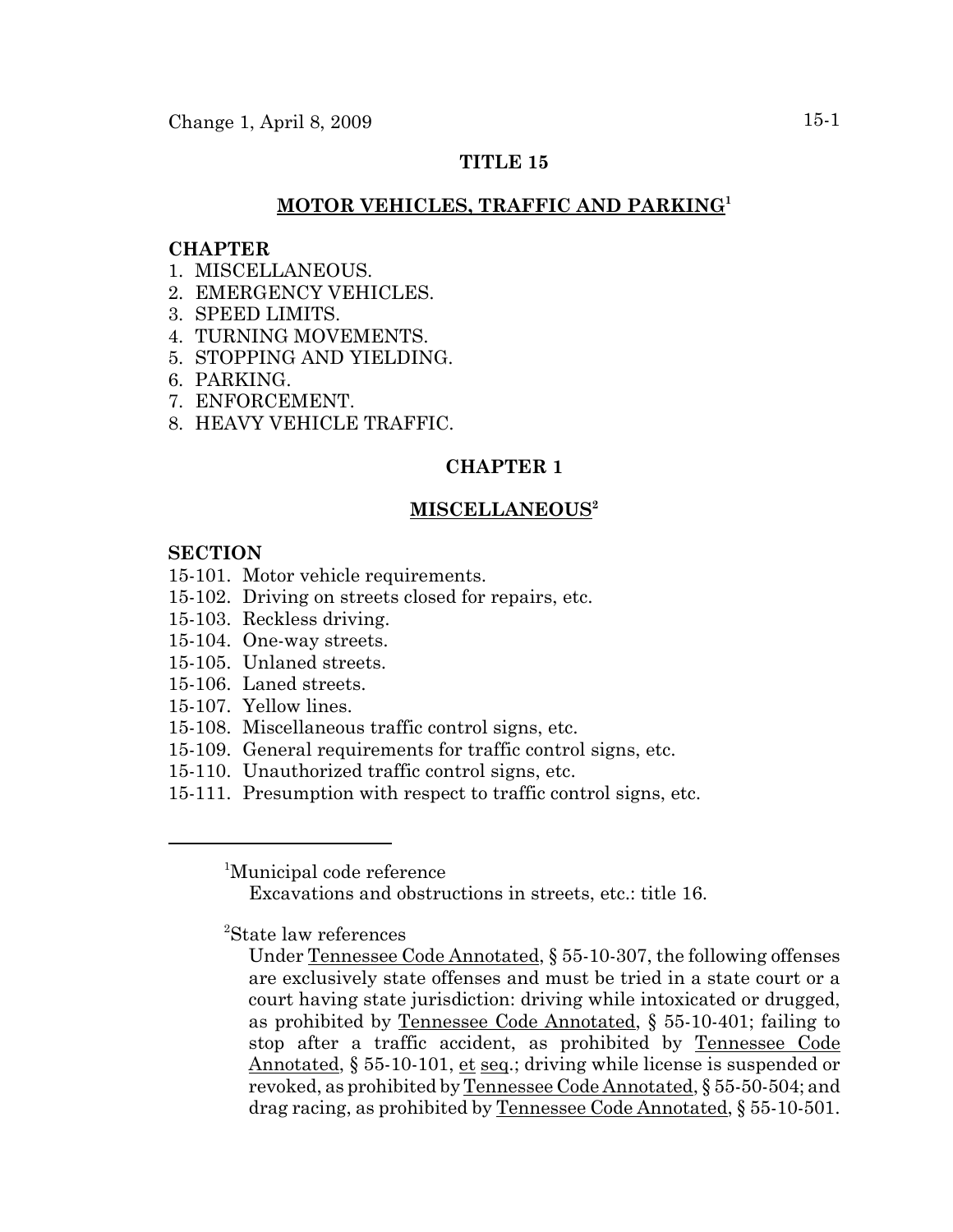Change 1, April 8, 2009 15-2

- 15-112. School safety patrols.
- 15-113. Driving through funerals or other processions.
- 15-114. Clinging to vehicles in motion.
- 15-115. Riding on outside of vehicles.
- 15-116. Backing vehicles.
- 15-117. Projections from the rear of vehicles.
- 15-118. Causing unnecessary noise.
- 15-119. Vehicles and operators to be licensed.
- 15-120. Passing.
- 15-121. Motorcycles, motor driven cycles, motorized bicycles, bicycles, etc.
- 15-122. Delivery of vehicle to unlicensed driver, etc.
- 15-123. Compliance with financial responsibility law required.
- 15-124. "Rules of the Road" adopted.

**15-101. Motor vehicle requirements**. It shall be unlawful for any person to operate any motor vehicle within the corporate limits unless such vehicle is equipped with properly operating muffler, lights, brakes, horn, and such other equipment as is prescribed and required by Tennessee Code Annotated, title 55, chapter 9.

**15-102. Driving on streets closed for repairs, etc**. Except for necessary access to property abutting thereon, no motor vehicle shall be driven upon any street that is barricaded or closed for repairs or other lawful purpose.

**15-103. Reckless driving**. Irrespective of the posted speed limit, no person, including operators of emergency vehicles, shall drive any vehicle in willful or wanton disregard for the safety of persons or property.

**15-104. One-way streets**. On any street for one-way traffic with posted signs indicating the authorized direction of travel at all intersections offering access thereto, no person shall operate any vehicle except in the indicated direction.

**15-105. Unlaned streets**. (1) Upon all unlaned streets of sufficient width, a vehicle shall be driven upon the right half of the street except:

(a) When lawfully overtaking and passing another vehicle proceeding in the same direction.

(b) When the right half of a roadway is closed to traffic while under construction or repair.

(c) Upon a roadway designated and signposted by the town for one-way traffic.

(2) All vehicles proceeding at less than the normal speed of traffic at the time and place and under the conditions then existing shall be driven as close as practicable to the right hand curb or edge of the roadway, except when overtaking and passing another vehicle proceeding in the same direction or when preparing for a left turn.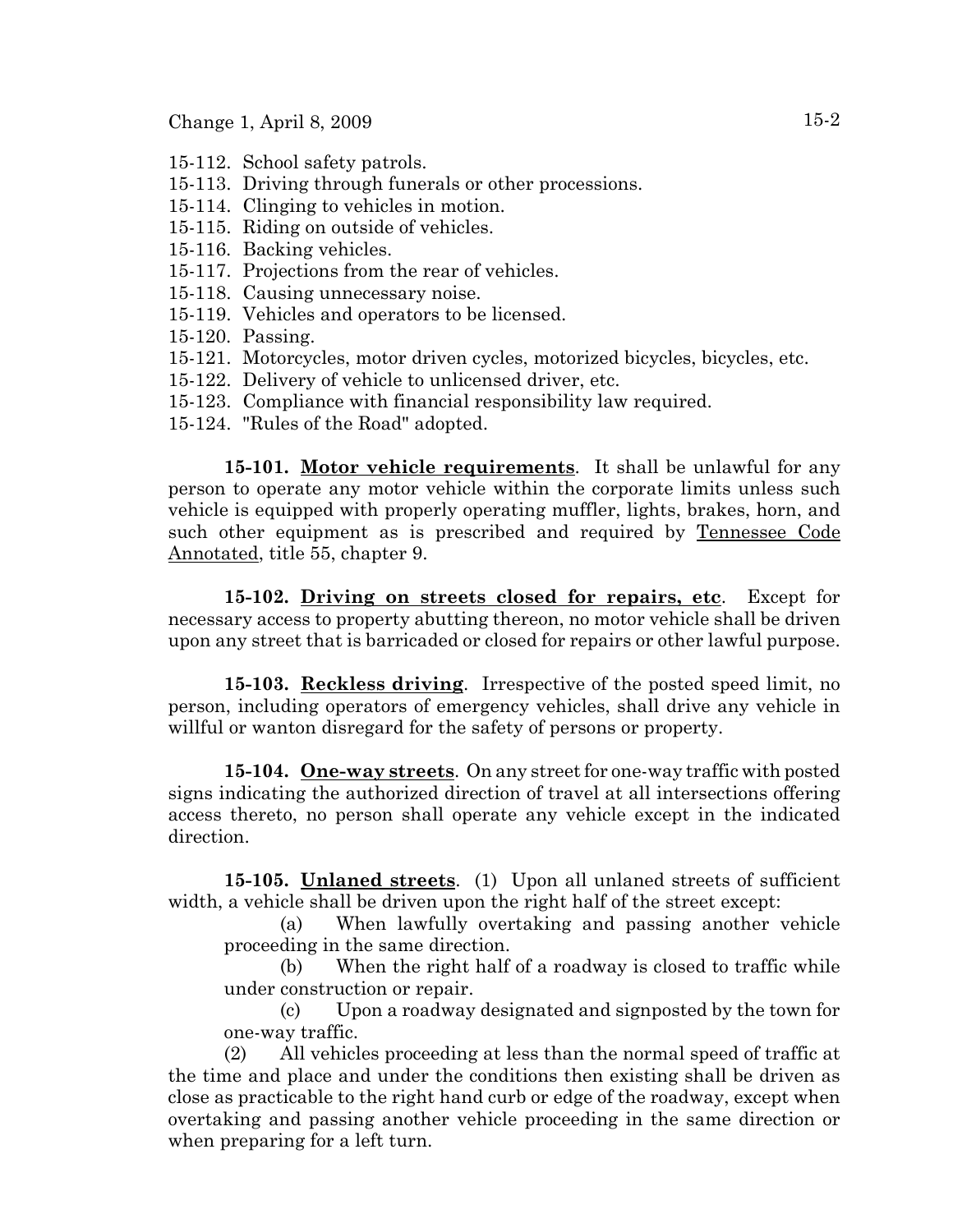**15-106. Laned streets**. On streets marked with traffic lanes, it shall be unlawful for the operator of any vehicle to fail or refuse to keep his vehicle within the boundaries of the proper lane for his direction of travel except when lawfully passing another vehicle or preparatory to making a lawful turning movement.

On two (2) lane and three (3) lane streets, the proper lane for travel shall be the right hand lane unless otherwise clearly marked. On streets with four (4) or more lanes, either of the right hand lanes shall be available for use except that traffic moving at less than the normal rate of speed shall use the extreme right hand lane. On one-way streets either lane may be lawfully used in the absence of markings to the contrary.

**15-107. Yellow lines**. On streets with a yellow line placed to the right of any lane line or center line, such yellow line shall designate a no-passing zone, and no operator shall drive his vehicle or any part thereof across or to the left of such yellow line except when necessary to make a lawful left turn from such street.

15-108. Miscellaneous traffic control signs, etc.<sup>1</sup> It shall be unlawful for any pedestrian or the operator of any vehicle to violate or fail to comply with any traffic control sign, signal, marking, or device placed or erected by the state or the town unless otherwise directed by a police officer.

No person shall willfully fail or refuse to comply with any lawful order of any police officer invested by law with the authority to direct, control or regulate traffic.

**15-109. General requirements for traffic control signs, etc**. Pursuant to Tennessee Code Annotated, § 54-5-108, all traffic control signs, signals, markings, and devices shall conform to the latest revision of the Tennessee Manual on Uniform Traffic Control Devices for Streets and Highways,<sup>2</sup> and shall be uniform as to type and location throughout the town.

**15-110. Unauthorized traffic control signs, etc**. No person shall place, maintain, or display upon or in view of any street, any unauthorized sign, signal, marking, or device which purports to be or is an imitation of or resembles an official traffic control sign, signal, marking, or device or railroad sign or

<sup>&</sup>lt;sup>1</sup>Municipal code references

Stop signs, yield signs, flashing signals, pedestrian control signs, traffic control signals generally: §§ 15-505--15-509.

<sup>&</sup>lt;sup>2</sup>For the latest revision of the Tennessee Manual on Uniform Traffic Control Devices for Streets and Highways, see the Official Compilation of the Rules and Regulations of the State of Tennessee, § 1680-3-1, et seq.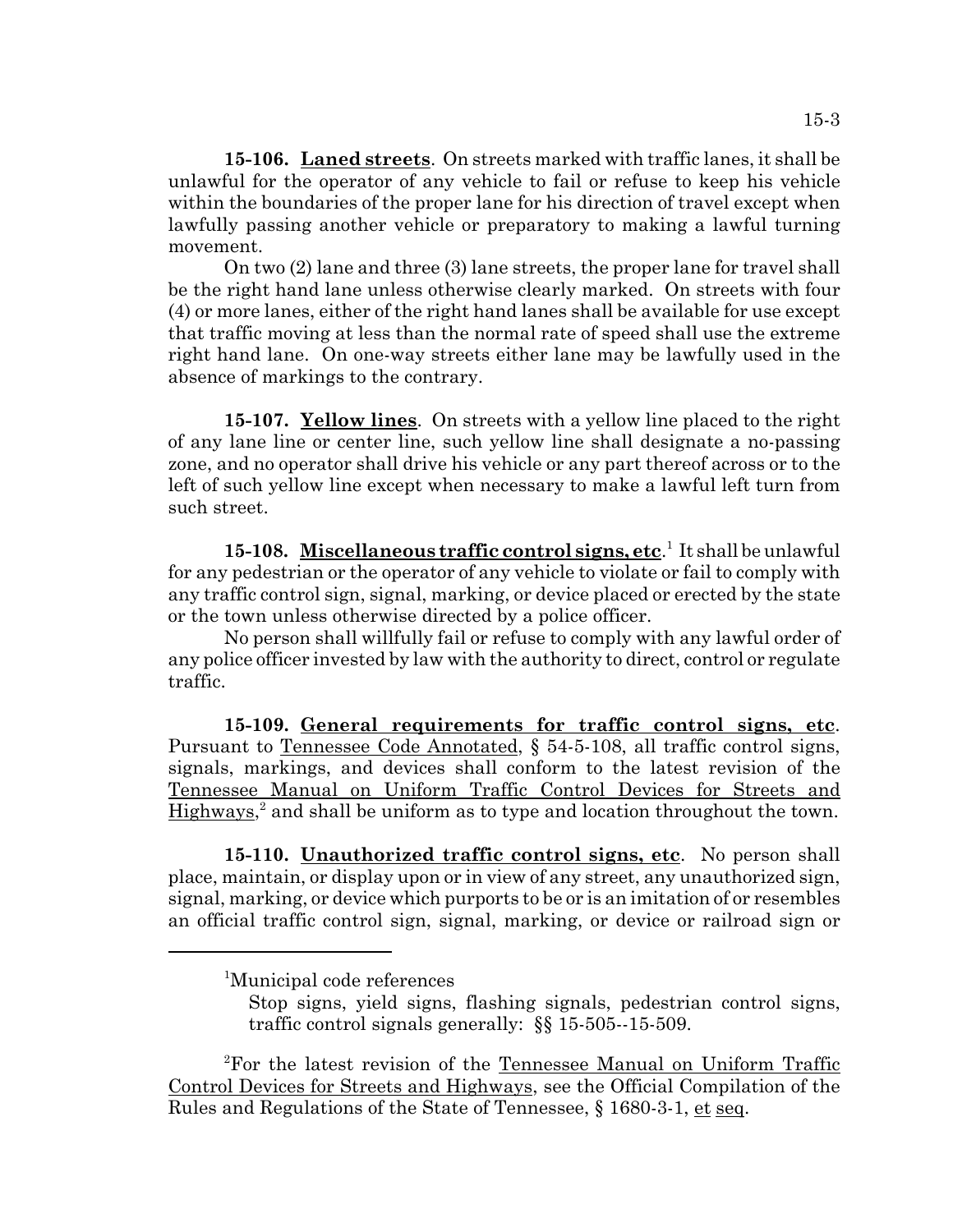signal, or which attempts to control the movement of traffic or parking of vehicles, or which hides from view or interferes with the effectiveness of any official traffic control sign, signal, marking, or device or any railroad sign or signal.

**15-111. Presumption with respect to traffic control signs, etc**. When a traffic-control sign, signal, marking, or device has been placed, the presumption shall be that it is official and that it has been lawfully placed by the proper town authority.

**15-112. School safety patrols**. All motorists and pedestrians shall obey the directions or signals of school safety patrols when such patrols are assigned under the authority of the chief of police and are acting in accordance with instructions; provided, that such persons giving any order, signal, or direction shall at the time be wearing some insignia and/or using authorized flags for giving signals.

**15-113. Driving through funerals or other processions**. Except when otherwise directed by a police officer, no driver of a vehicle shall drive between the vehicles comprising a funeral or other authorized procession while they are in motion and when such vehicles are conspicuously designated.

**15-114. Clinging to vehicles in motion**. It shall be unlawful for any person traveling upon any bicycle, motorcycle, coaster, sled, roller skates, or any other vehicle to cling to, or attach himself or his vehicle to any other moving vehicle upon any street, alley, or other public way or place.

**15-115. Riding on outside of vehicles**. It shall be unlawful for any person to ride, or for the owner or operator of any motor vehicle being operated on a street, alley, or other public way or place, to permit any person to ride on any portion of such vehicle not designed or intended for the use of passengers. This section shall not apply to persons engaged in the necessary discharge of lawful duties nor to persons riding in the load-carrying space of trucks.

**15-116. Backing vehicles**. The driver of a vehicle shall not back the same unless such movement can be made with reasonable safety and without interfering with other traffic.

**15-117. Projections from the rear of vehicles**. Whenever the load or any projecting portion of any vehicle shall extend beyond the rear of the bed or body thereof, the operator shall display at the end of such load or projection, in such position as to be clearly visible from the rear of such vehicle, a red flag being not less than twelve (12) inches square. Between one-half (1/2) hour after sunset and one-half (1/2) hour before sunrise, there shall be displayed in place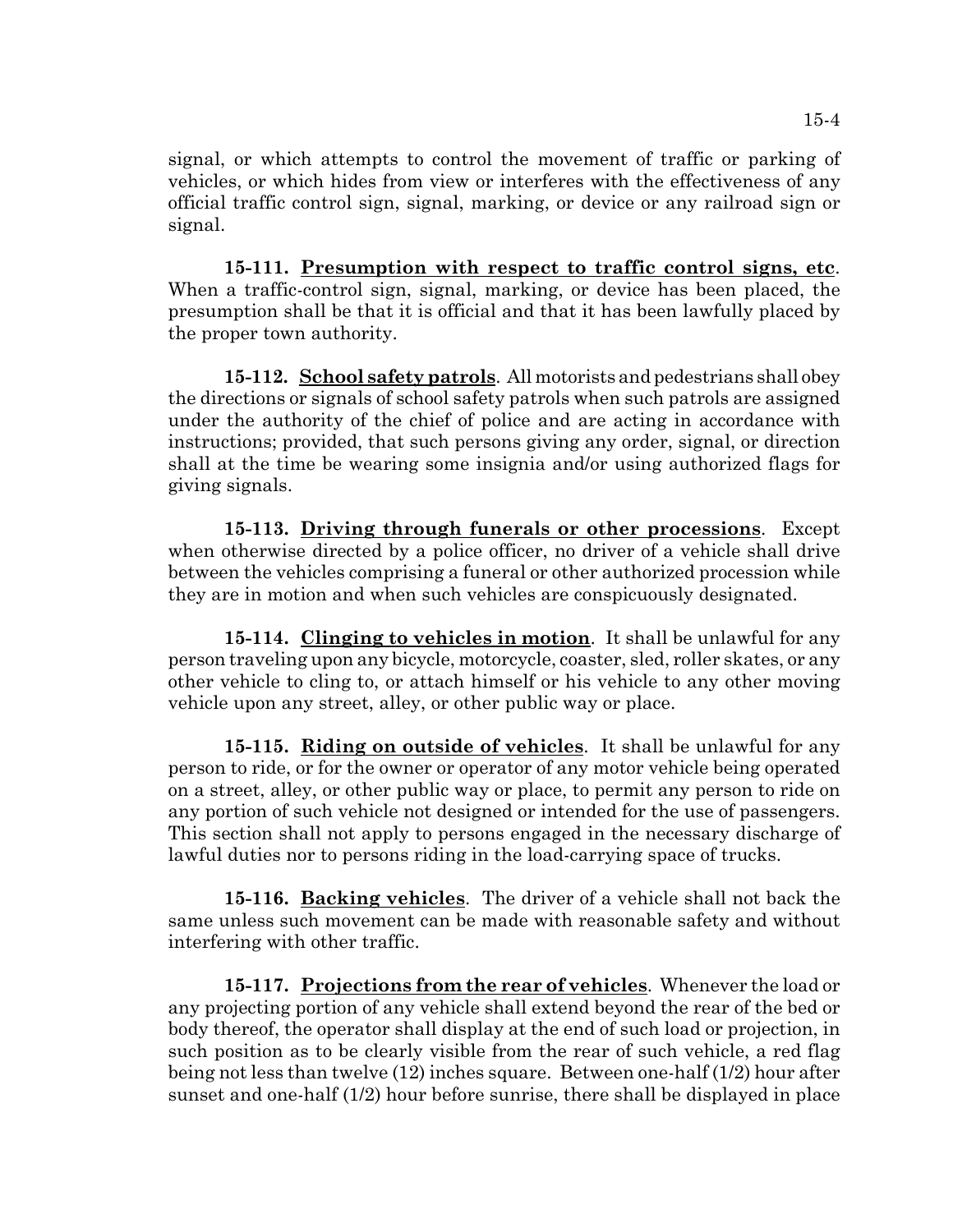of the flag a red light plainly visible under normal atmospheric conditions at least two hundred (200) feet from the rear of such vehicle.

**15-118. Causing unnecessary noise**. It shall be unlawful for any person to cause unnecessary noise by unnecessarily sounding the horn, "racing" the motor, or causing the "screeching" or "squealing" of the tires on any motor vehicle.

**15-119. Vehicles and operators to be licensed**. It shall be unlawful for any person to operate a motor vehicle in violation of the "Tennessee Motor Vehicle Title and Registration Law" or the "Uniform Classified and Commercial Driver License Act of 1988."

**15-120. Passing**. Except when overtaking and passing on the right is permitted, the driver of a vehicle passing another vehicle proceeding in the same direction shall pass to the left thereof at a safe distance and shall not again drive to the right side of the street until safely clear of the overtaken vehicle. The driver of the overtaken vehicle shall give way to the right in favor of the overtaking vehicle on audible signal and shall not increase the speed of his vehicle until completely passed by the overtaking vehicle.

When the street is wide enough, the driver of a vehicle may overtake and pass upon the right of another vehicle which is making or about to make a left turn.

The driver of a vehicle may overtake and pass another vehicle proceeding in the same direction either upon the left or upon the right on a street of sufficient width for four (4) or more lanes of moving traffic when such movement can be made in safety.

No person shall drive off the pavement or upon the shoulder of the street in overtaking or passing on the right.

 When any vehicle has stopped at a marked crosswalk or at an intersection to permit a pedestrian to cross the street, no operator of any other vehicle approaching from the rear shall overtake and pass such stopped vehicle.

No vehicle operator shall attempt to pass another vehicle proceeding in the same direction unless he can see that the way ahead is sufficiently clear and unobstructed to enable him to make the movement in safety.

**15-121. Motorcycles, motor driven cycles, motorized bicycles, bicycles, etc**. (1) Definitions. For the purpose of the application of this section, the following words shall have the definitions indicated:

(a) "Motorcycle." Every motor vehicle having a seat or saddle for the use of the rider and designed to travel on not more than three (3) wheels in contact with the ground, but excluding a tractor or motorized bicycle.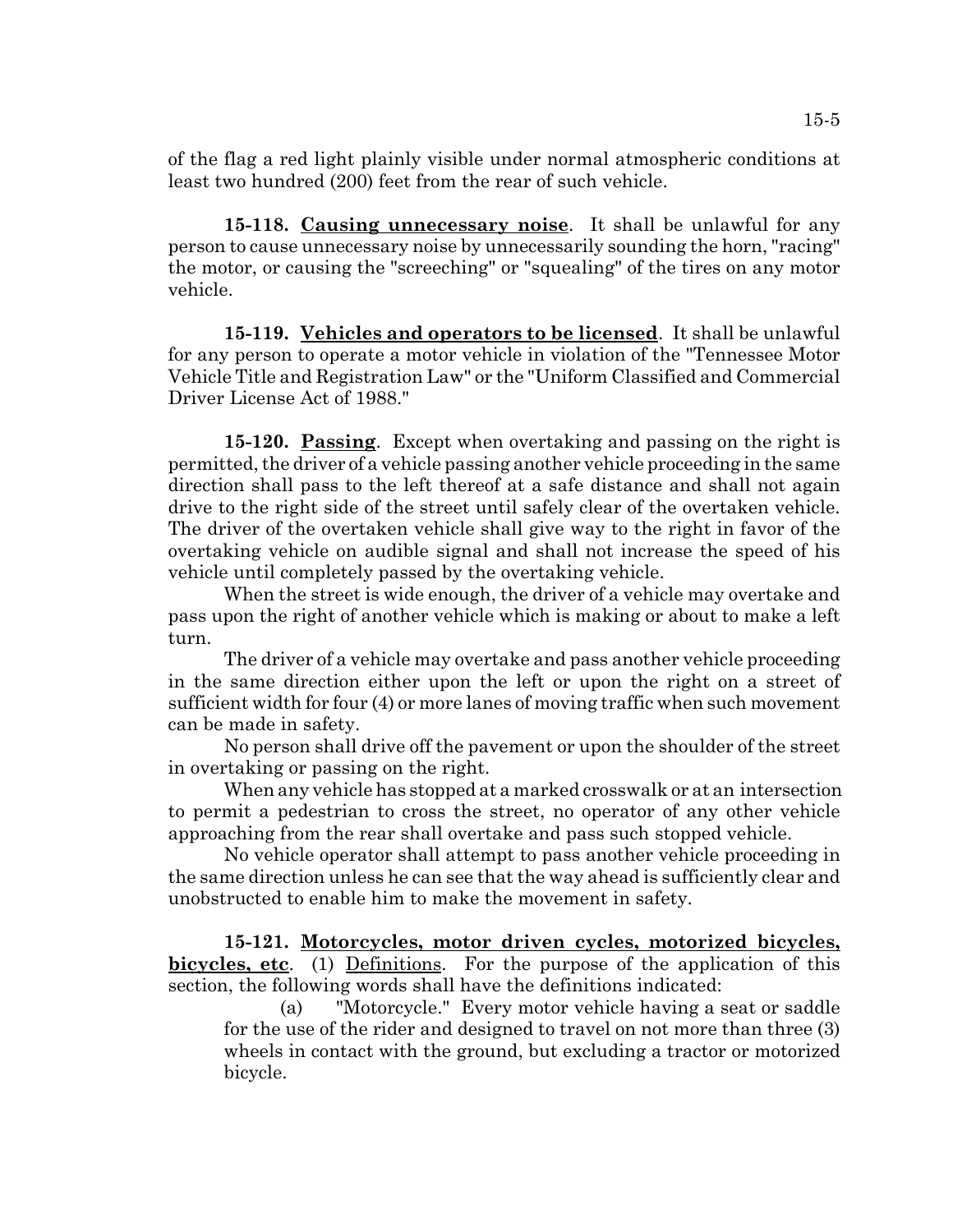(b) "Motor-driven cycle." Every motorcycle, including every motor scooter, with a motor which produces not to exceed five (5) brake horsepower, or with a motor with a cylinder capacity not exceeding one hundred and twenty-five cubic centimeters (125cc);

(c) "Motorized bicycle." A vehicle with two (2) or three (3) wheels, an automatic transmission, and a motor with a cylinder capacity not exceeding fifty (50) cubic centimeters which produces no more than two (2) brake horsepower and is capable of propelling the vehicle at a maximum design speed of no more than thirty (30) miles per hour on level ground.

(2) Every person riding or operating a bicycle, motor cycle, motor driven cycle or motorized bicycle shall be subject to the provisions of all traffic ordinances, rules, and regulations of the town applicable to the driver or operator of other vehicles except as to those provisions which by their nature can have no application to bicycles, motorcycles, motor driven cycles, or motorized bicycles.

(3) No person operating or riding a bicycle, motorcycle, motor driven cycle or motorized bicycle shall ride other than upon or astride the permanent and regular seat attached thereto, nor shall the operator carry any other person upon such vehicle other than upon a firmly attached and regular seat thereon.

(4) No bicycle, motorcycle, motor driven cycle or motorized bicycle shall be used to carry more persons at one time than the number for which it is designed and equipped.

(5) No person operating a bicycle, motorcycle, motor driven cycle or motorized bicycle shall carry any package, bundle, or article which prevents the rider from keeping both hands upon the handlebars.

(6) No person under the age of sixteen (16) years shall operate any motorcycle, motor driven cycle or motorized bicycle while any other person is a passenger upon said motor vehicle.

(7) Each driver of a motorcycle, motor driven cycle, or motorized bicycle and any passenger thereon shall be required to wear on his head a crash helmet of a type approved by the state's commissioner of safety.

(8) Every motorcycle, motor driven cycle, or motorized bicycle operated upon any public way within the corporate limits shall be equipped with a windshield or, in the alternative, the operator and any passenger on any such motorcycle, motor driven cycle or motorized bicycle shall be required to wear safety goggles, faceshield or glasses containing impact resistant lens for the purpose of preventing any flying object from striking the operator or any passenger in the eyes.

(9) It shall be unlawful for any person to operate or ride on any vehicle in violation of this section, and it shall also be unlawful for any parent or guardian knowingly to permit any minor to operate a motorcycle, motor driven cycle or motorized bicycle in violation of this section.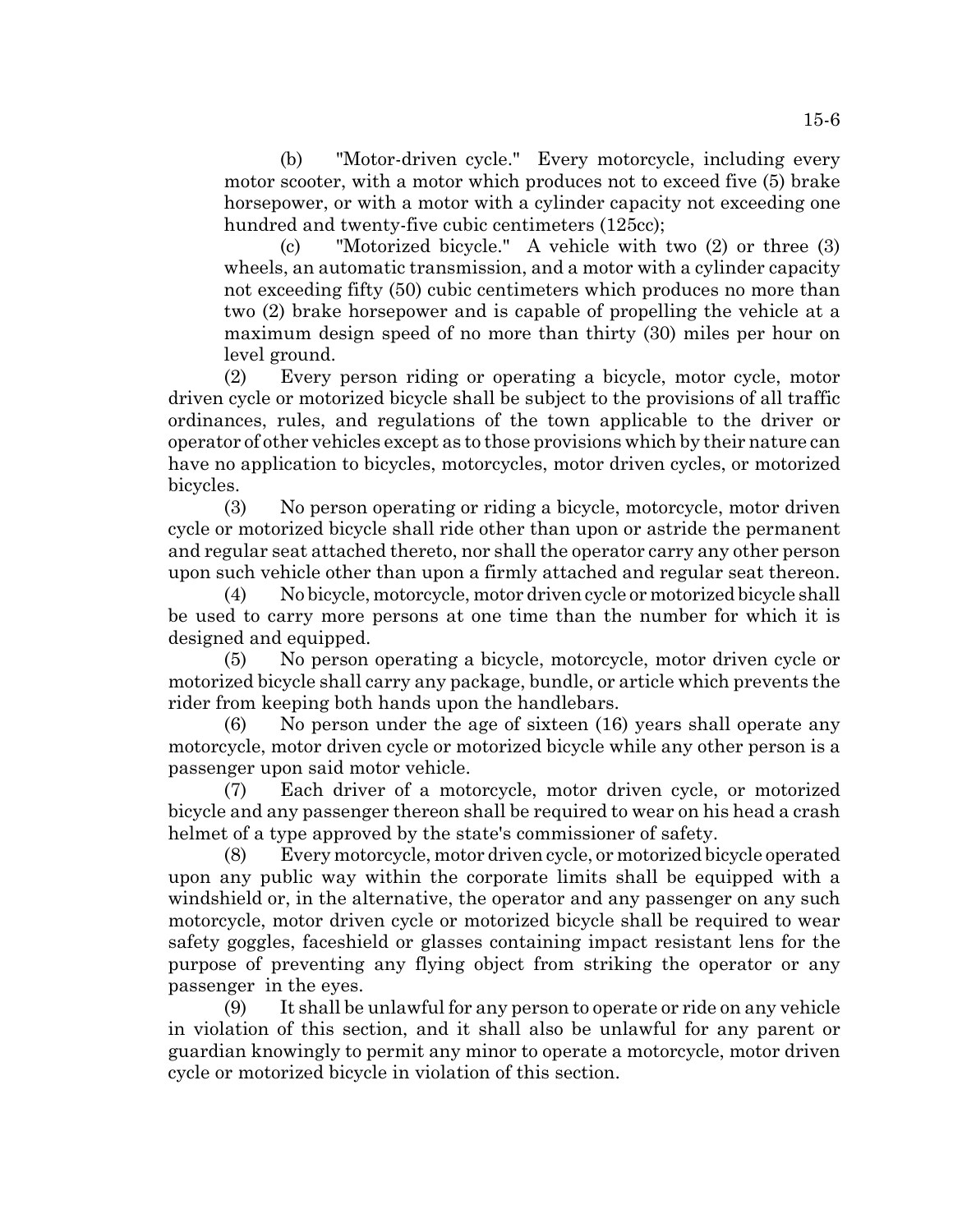# **15-122. Delivery of vehicle to unlicensed driver, etc**.

(1) Definitions. (a) "Juvenile" as used in this chapter shall mean a person less than eighteen years of age, and no exception shall be made for a juvenile who has been emancipated by marriage or otherwise.

(a) "Adult" shall mean any person eighteen years of age or older.

(b) "Custody" means the control of the actual, physical care of the juvenile, and includes the right and responsibility to provide for the physical, mental, moral and emotional well being of the juvenile. "Custody" as herein defined, relates to those rights and responsibilities as exercised either by the juvenile's parent or parents or a person granted custody by a court of competent jurisdiction.

(c) "Automobile" shall mean any motor driven automobile, car, truck, tractor, motorcycle, motor driven cycle, motorized bicycle, or vehicle driven by mechanical power.

(d) "Drivers license" shall mean a motor vehicle operators license or chauffeurs license issued by the State of Tennessee.

(2) It shall be unlawful for any adult to deliver the possession of or the control of any automobile or other motor vehicle to any person, whether an adult or a juvenile, who does not have in his possession a valid motor vehicle operators or chauffeurs license issued by the Department of Safety of the State of Tennessee, or for any adult to permit any person, whether an adult or a juvenile, to drive any motor vehicle upon the streets, highways, roads, avenues, parkways, alleys or public thoroughfares in the Town of Baileyton unless such person has a valid motor vehicle operators or chauffeurs license as issued by the Department of Safety of the State of Tennessee.

(3) It shall be unlawful for any parent or person having custody of a juvenile to permit any such juvenile to drive a motor vehicle upon the streets, highways, roads, parkways, avenues or public ways in the town in a reckless, careless, or unlawful manner, or in such a manner as to violate the ordinances of the town.

# **15-123. Compliance with financial responsibility law required**.

(1) Every vehicle operated within the corporate limits must be in compliance with the financial responsibility law.

(2) At the time the driver of a motor vehicle is charged with any moving violation under Tennessee Code Annotated, title 55, chapters 8 and 10, parts 1-5, chapter 50; any provision in this title of this municipal code; or at the time of an accident for which notice is required under Tennessee Code Annotated, § 55-10-106, the officer shall request evidence of financial responsibility as required by this section. In case of an accident for which notice is required under Tennessee Code Annotated, § 55-10-106, the officer shall request such evidence from all drivers involved in the accident, without regard to apparent or actual fault. For the purposes of this section, "financial responsibility" means: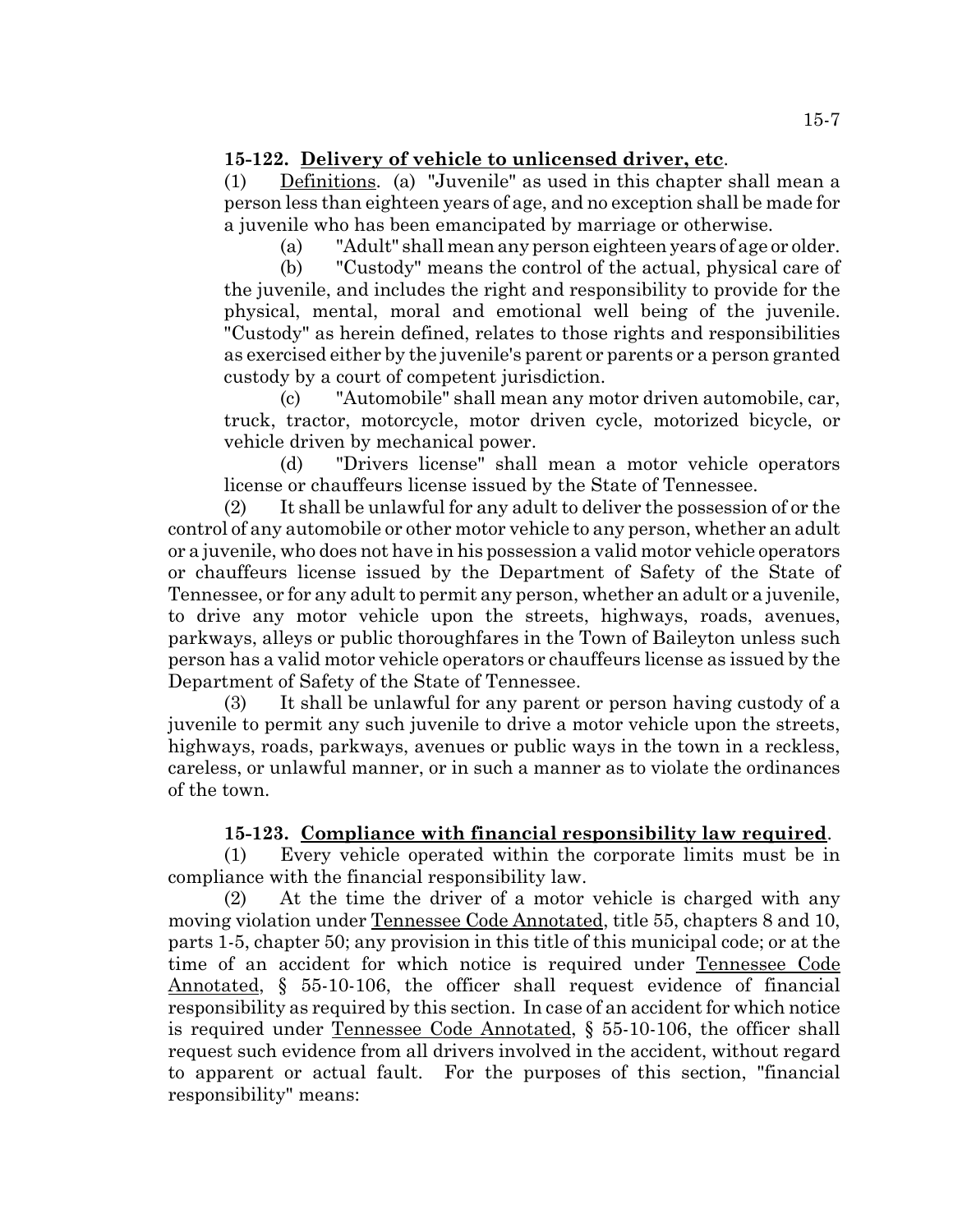(a) Documentation, such as the declaration page of an insurance policy, an insurance binder, or an insurance card from an insurance company authorized to do business in Tennessee, stating that a policy of insurance meeting the requirements of the Tennessee Financial Responsibility Law of 1977, compiled in Tennessee Code Annotated, chapter 12, title 55, has been issued;

(b) A certificate, valid for one (1) year, issued by the commissioner of safety, stating that a cash deposit or bond in the amount required by the Tennessee Financial Responsibility Law of 1977, compiled in Tennessee Code Annotated, chapter 12, title 55, has been paid or filed with the commissioner, or has qualified as a self-insurer under Tennessee Code Annotated, § 55-12-111; or

(c) The motor vehicle being operated at the time of the violation was owned by a carrier subject to the jurisdiction of the department of safety or the interstate commerce commission, or was owned by the United States, the State of Tennessee or any political subdivision thereof, and that such motor vehicle was being operated with the owner's consent.

(3) It is a civil offense to fail to provide evidence of financial responsibility pursuant to this section. Any violation is punishable by a civil penalty of up to fifty dollars (\$50.00).

(4) The penalty imposed by this section shall be in addition to any other penalty imposed by the laws of this state or this municipal code.

(5) On or before the court date, the person so charged may submit evidence of compliance with this section at the time of the violation. If the court is satisfied that compliance was in effect at the time of the violation, the charge of failure to provide evidence of financial responsibility may be dismissed.

**15-124. "Rules of the Road" adopted**. By the authority granted under Tennessee Code Annotated, § 55-10-307, the City of Baileyton adopts by reference as if fully set forth in this section, the "Rules of the Road," as codified in Tennessee Code Annotated, §§ 55-8-101 through 55-8-180. Additionally, the City of Baileyton adopts Tennessee Code Annotated, §§ 55-8-181 through 55-8-193 by reference as if fully set forth in this section. (as added by Ord. #05-14-12, Dec. 2005)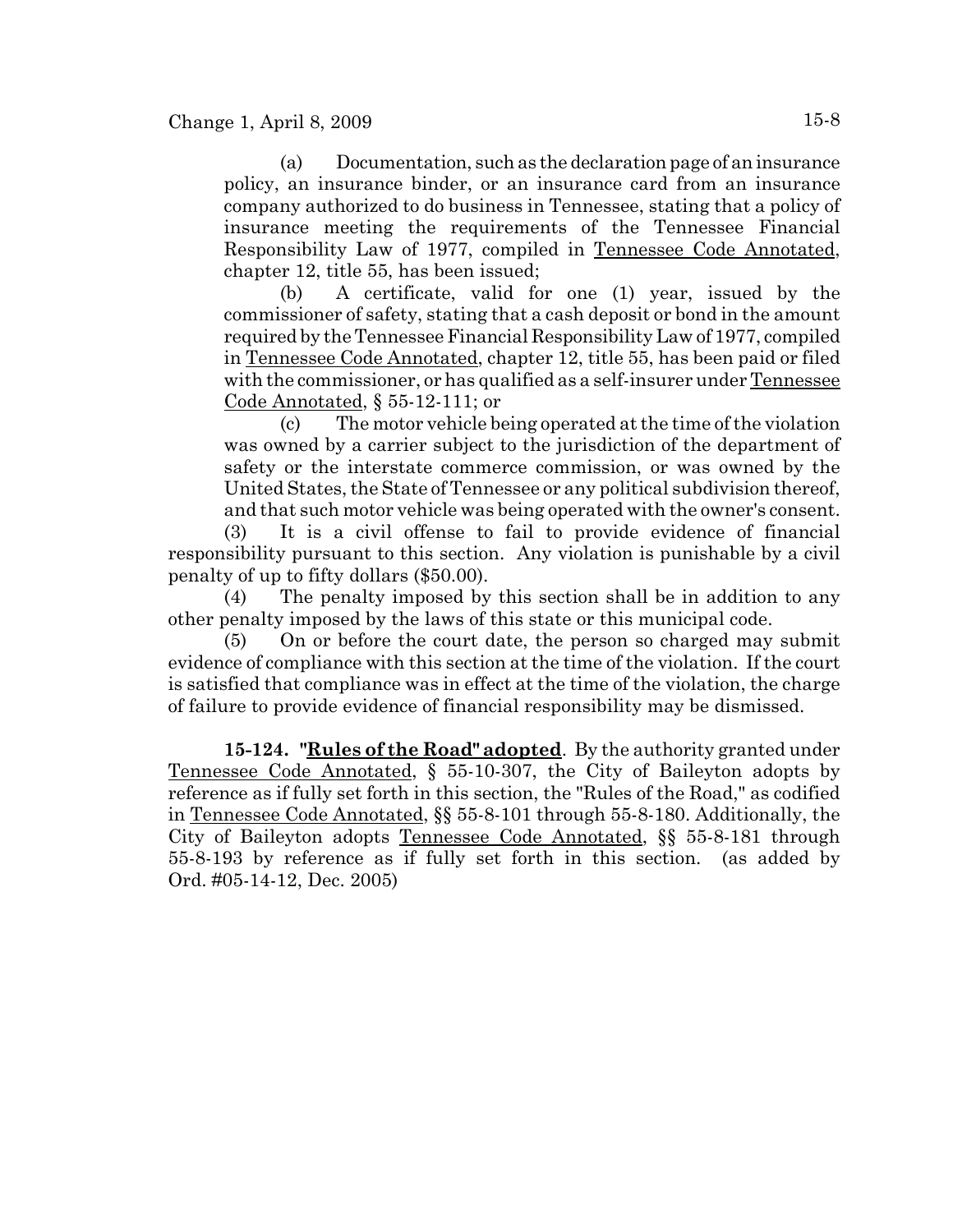# **EMERGENCY VEHICLES**

## **SECTION**

- 15-201. Authorized emergency vehicles defined.
- 15-202. Operation of authorized emergency vehicles.
- 15-203. Following emergency vehicles.
- 15-204. Running over fire hoses, etc.

**15-201. Authorized emergency vehicles defined**. Authorized emergency vehicles shall be fire department vehicles, police vehicles, and such ambulances and other emergency vehicles as are designated by the chief of police.

15-202. **Operation of authorized emergency vehicles.**<sup>1</sup> (1) The driver of an authorized emergency vehicle, when responding to an emergency call, or when in the pursuit of an actual or suspected violator of the law, or when responding to but not upon returning from a fire alarm, may exercise the privileges set forth in this section, subject to the conditions herein stated.

- (2) The driver of an authorized emergency vehicle may:
	- (a) Park or stand, irrespective of the provisions of this title;
- (b) Proceed past a red or stop signal or stop sign, but only after slowing down as may be necessary for safe operation;

(c) Exceed the maximum speed limit so long as life or property is not thereby endangered; and

(d) Disregard regulations governing direction of movement or turning in specified directions.

(3) The exemptions herein granted to an authorized emergency vehicle shall apply only when such vehicle is making use of audible and visual signals meeting the requirements of the applicable laws of this state, except that an authorized emergency vehicle operated as a police vehicle may be equipped with or display a red light only in combination with a blue light visible from in front of the vehicle.

(4) The foregoing provisions shall not relieve the driver of an authorized emergency vehicle from the duty to drive with due regard for the safety of all persons, nor shall such provisions protect the driver from the consequences of the driver's own reckless disregard for the safety of others.

<sup>&</sup>lt;sup>1</sup>Municipal code reference

Operation of other vehicle upon the approach of emergency vehicles: § 15-501.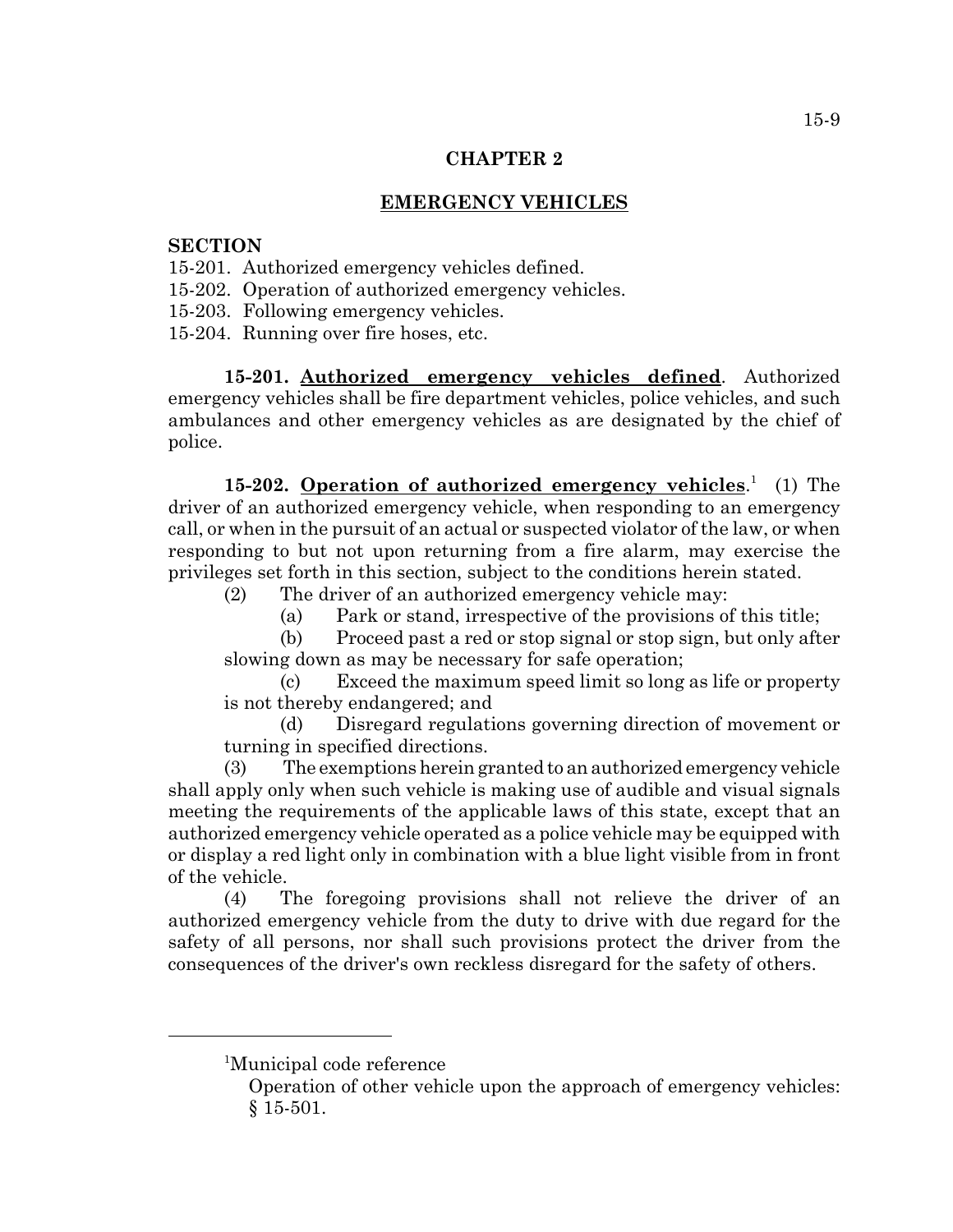**15-203. Following emergency vehicles**. No driver of any vehicle other than one on official business shall follow any authorized emergency vehicle apparently traveling in response to an emergency call closer than five hundred (500) feet or drive or park such vehicle within the block where fire apparatus has stopped in answer to a fire alarm.

**15-204. Running over fire hoses, etc**. It shall be unlawful for any person to drive over any hose lines or other equipment of the fire department except in obedience to the direction of a fireman or policeman.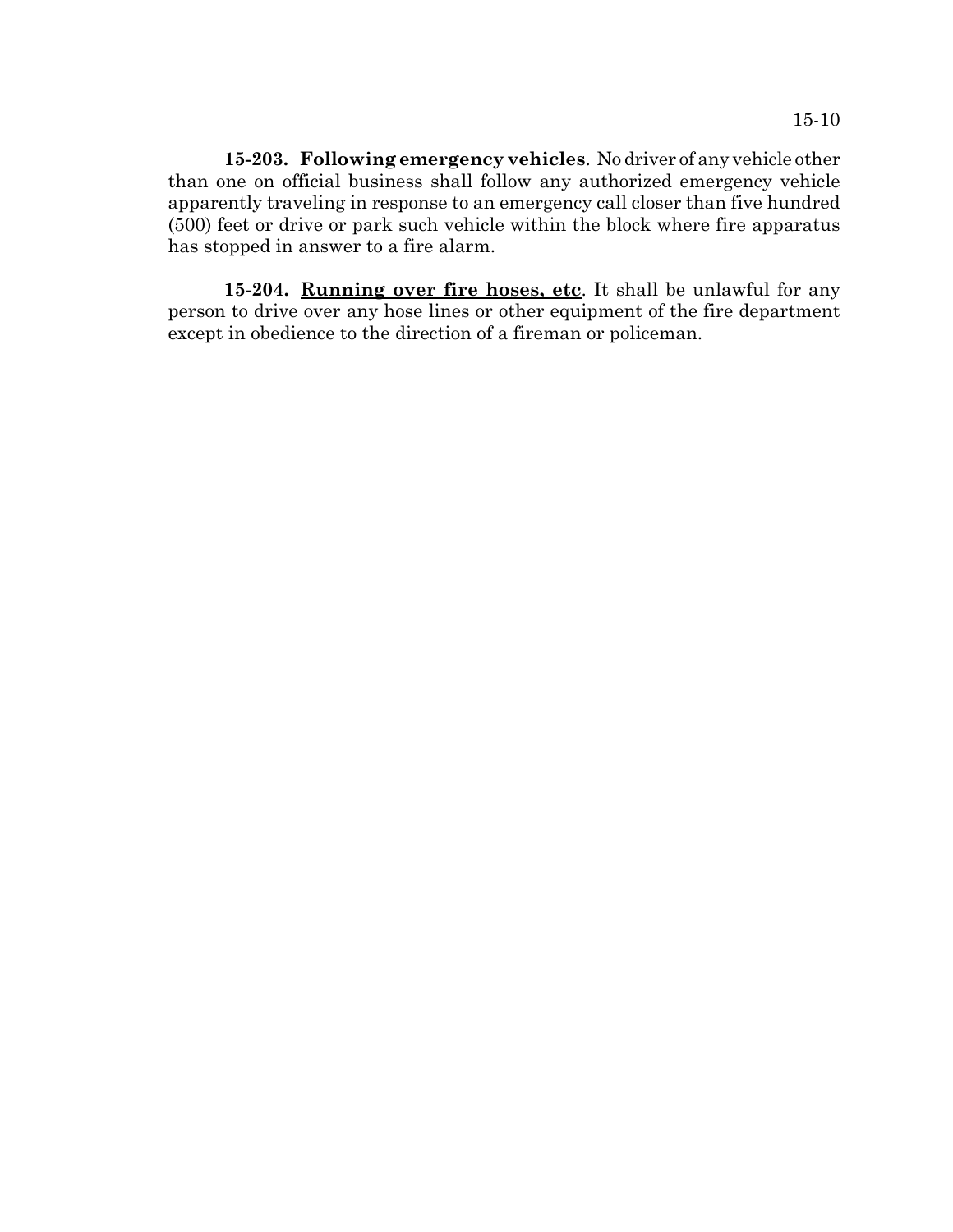### **SPEED LIMITS**

#### **SECTION**

15-301. In general. 15-302. At intersections. 15-303. In school zones.

**15-301. In general**. It shall be unlawful for any person to operate or drive a motor vehicle upon any highway or street at a rate of speed in excess of thirty (30) miles per hour except where official signs have been posted indicating other speed limits, in which cases the posted speed limit shall apply.

**15-302. At intersections**. It shall be unlawful for any person to operate or drive a motor vehicle through any intersection at a rate of speed in excess of fifteen (15) miles per hour unless such person is driving on a street regulated by traffic control signals or signs which require traffic to stop or yield on the intersecting streets.

**15-303. In school zones**. Pursuant to Tennessee Code Annotated, § 55-8-152, the town shall have the authority to enact special speed limits in school zones. Such special speed limits shall be enacted based on an engineering investigation; shall not be less than fifteen (15) miles per hour; and shall be in effect only when proper signs are posted with a warning flasher or flashers in operation. It shall be unlawful for any person to violate any such special speed limit enacted and in effect in accordance with this paragraph.

In school zones where the board of mayor and aldermen has not established special speed limits as provided for above, any person who shall drive at a speed exceeding fifteen (15) miles per hour when passing a school during a recess period when a warning flasher or flashers are in operation, or during a period of ninety (90) minutes before the opening hour of a school, or a period of ninety (90) minutes after the closing hour of a school, while children are actually going to or leaving school, shall be prima facie guilty of reckless driving.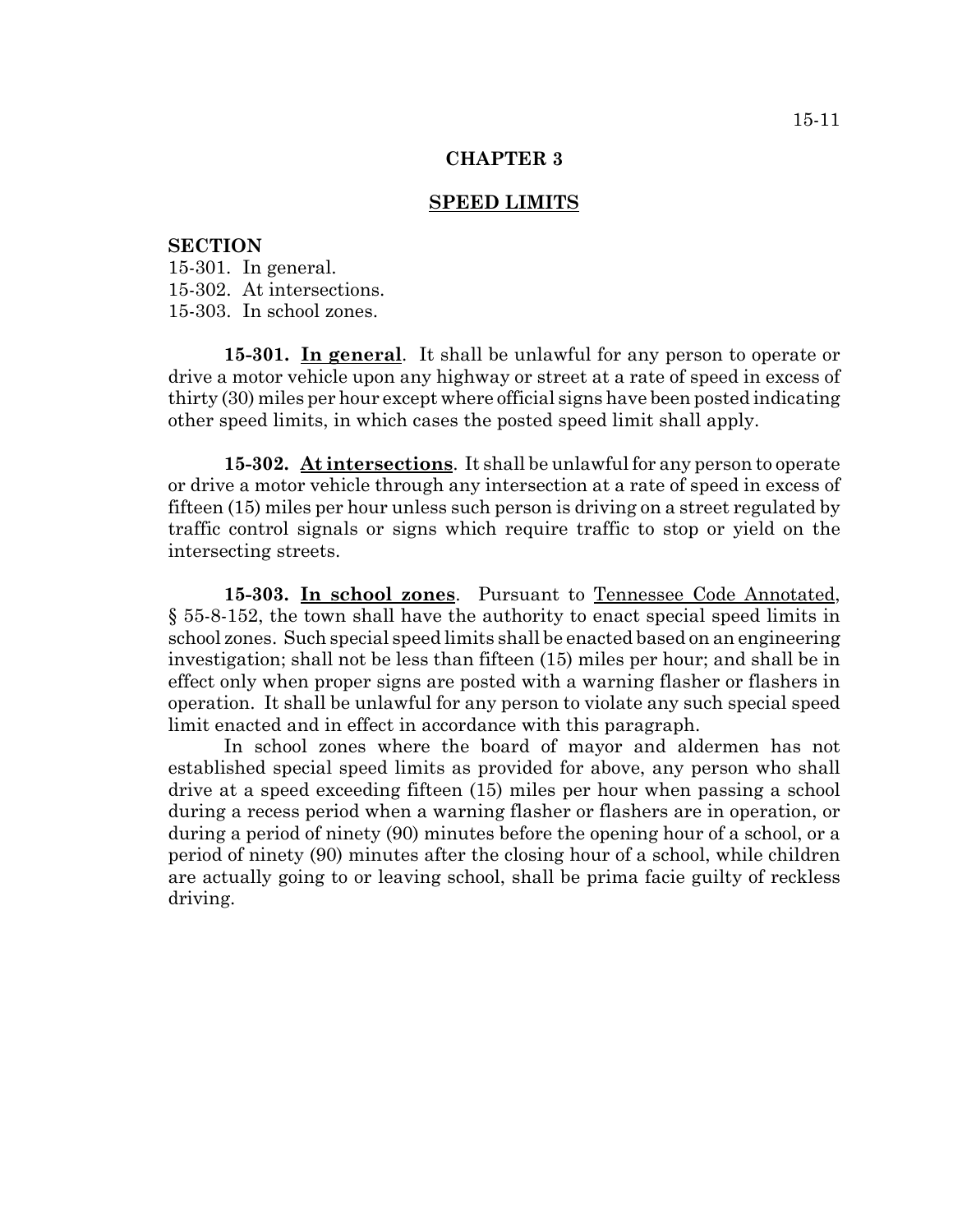## **TURNING MOVEMENTS**

## **SECTION**

- 15-401. Generally.
- 15-402. Right turns.
- 15-403. Left turns on two-way roadways.
- 15-404. Left turns on other than two-way roadways.
- 15-405. U-turns.

**15-401. Generally**. Every driver who intends to turn, or partly turn from a direct line, shall first see that such movement can be made in safety, and whenever the operation of any other vehicle may be affected by such movement, shall give a signal required in Tennessee Code Annotated, § 55-8-143, plainly visible to the driver of such other vehicle of the intention to make such movement.

**15-402. Right turns**. Both the approach for a right turn and a right turn shall be made as close as practicable to the right hand curb or edge of the roadway.

**15-403. Left turns on two-way roadways**. At any intersection where traffic is permitted to move in both directions on each roadway entering the intersection, an approach for a left turn shall be made in that portion of the right half of the roadway nearest the center line thereof and by passing to the right of such center line where it enters the intersection, and after entering the intersection the left turn shall be made so as to leave the intersection to the right of the center line of the roadway being entered. Whenever practicable, the left turn shall be made in that portion of the intersection to the left of the center of the intersection.

**15-404. Left turns on other than two-way roadways**. At any intersection where traffic is restricted to one direction on one or more of the roadways, the driver of a vehicle intending to turn left at any such intersection shall approach the intersection in the extreme left hand lane lawfully available to traffic moving in the direction of travel of such vehicle, and after entering the intersection, the left turn shall be made so as to leave the intersection, as nearly as practicable, in the left hand lane lawfully available to traffic moving in such direction upon the roadway being entered.

**15-405. U-turns**. U-turns are prohibited.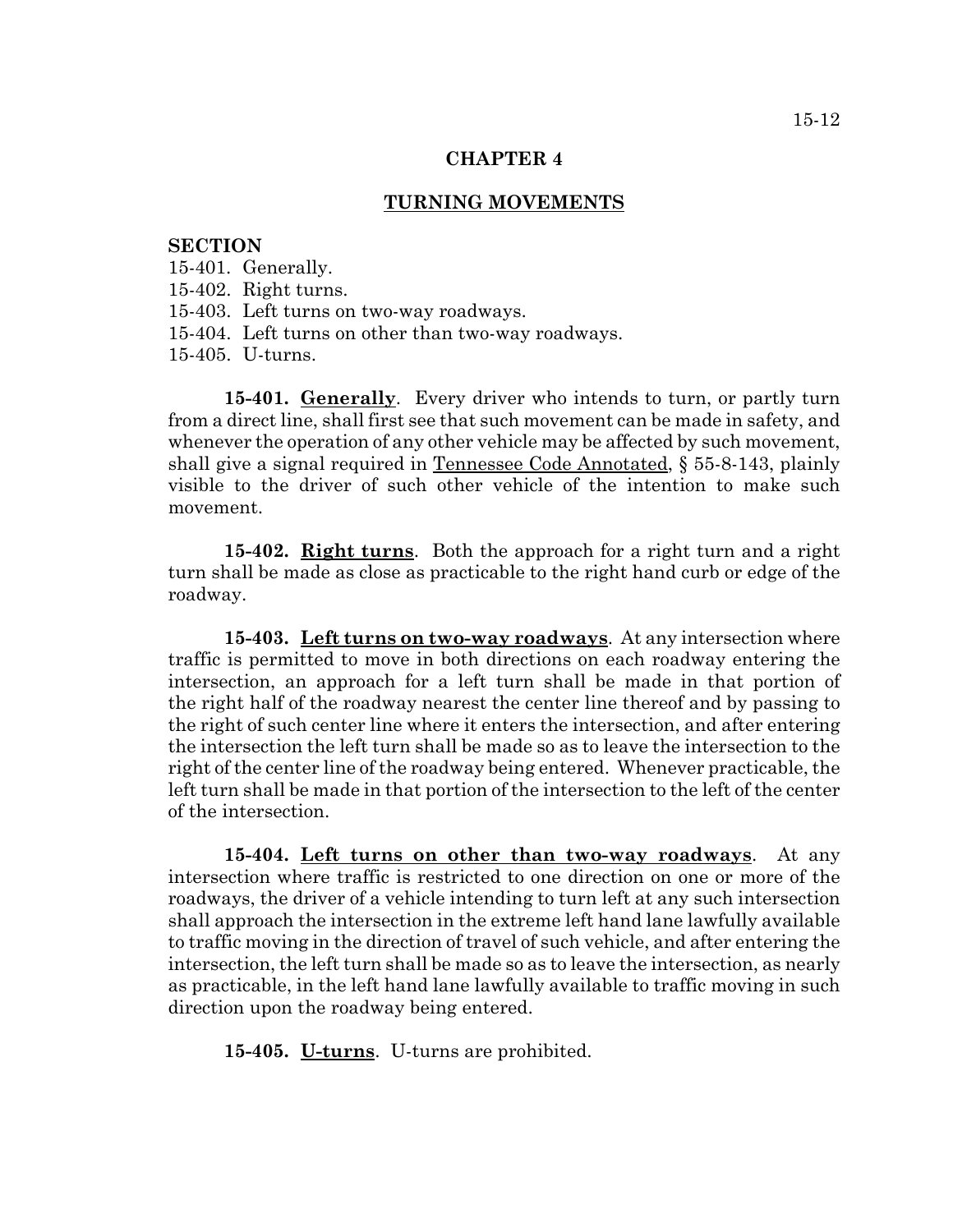# **STOPPING AND YIELDING**

## **SECTION**

- 15-501. Upon approach of authorized emergency vehicles.
- 15-502. When emerging from alleys, etc.
- 15-503. To prevent obstructing an intersection.
- 15-504. At railroad crossings.
- 15-505. At "stop" signs.
- 15-506. At "yield" signs.
- 15-507. At traffic control signals generally.
- 15-508. At flashing traffic control signals.
- 15-509. At pedestrian control signals.
- 15-510. Stops to be signaled.

15-501. **Upon approach of authorized emergency vehicles**.<sup>1</sup> Upon the immediate approach of an authorized emergency vehicle making use of audible and visual signals meeting the requirements of the applicable laws of this state, or of a police vehicle making use of an audible signal only, the driver of every other vehicle shall yield the right-of-way and shall immediately drive to a position parallel to, and as close as possible to, the right hand edge or curb of the roadway clear of any intersection, and shall stop and remain in such position until the authorized emergency vehicle has passed, except when otherwise directed by a police officer.

**15-502. When emerging from alleys, etc**. The drivers of all vehicles emerging from alleys, parking lots, driveways, or buildings shall stop such vehicles immediately prior to driving onto a sidewalk or onto the sidewalk area extending across any alleyway or driveway, and shall yield the right-of-way to any pedestrian as may be necessary to avoid collision, and upon entering the roadway shall yield the right-of-way to all vehicles approaching on the roadway.

**15-503. To prevent obstructing an intersection**. No driver shall enter any intersection or marked crosswalk unless there is sufficient space on the other side of such intersection or crosswalk to accommodate the vehicle he is operating without obstructing the passage of traffic in or on the intersecting street or crosswalk. This provision shall be effective notwithstanding any traffic control signal indication to proceed.

<sup>&</sup>lt;sup>1</sup>Municipal code reference

Special privileges of emergency vehicles: title 15, chapter 2.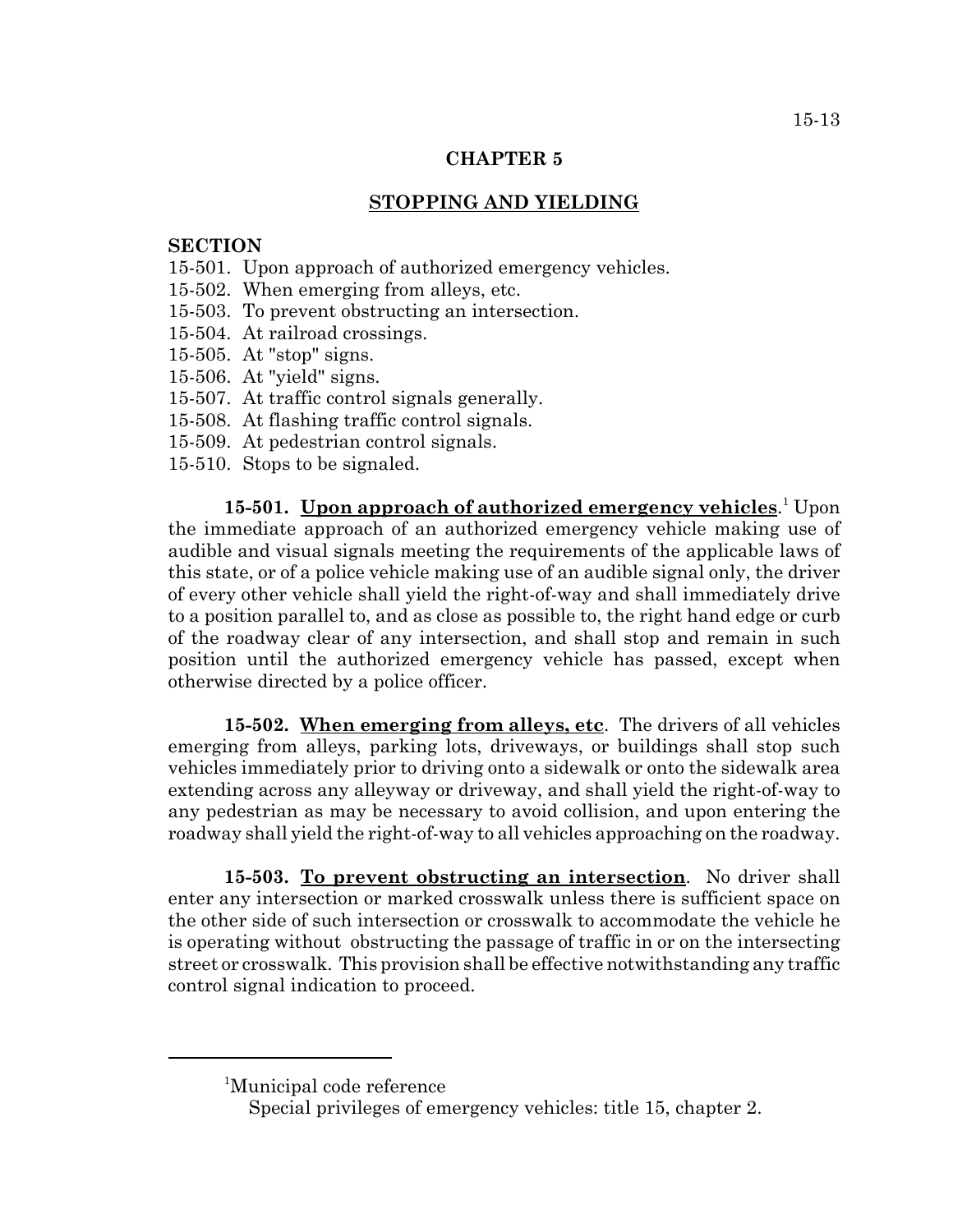**15-504. At railroad crossings**. (1) Whenever any person driving a vehicle approaches a railroad grade crossing under any of the circumstances stated in this section, the driver of such vehicle shall stop within fifty feet (50') but not less than fifteen feet (15') from the nearest rail of such railroad, and shall not proceed until that driver can do so safely. The foregoing requirements shall apply when:

(a) A clearly visible electric or mechanical signal device gives warning of the immediate approach of a railroad train;

(b) A crossing gate is lowered or when a human flagger gives or continues to give a signal of the approach or passage of a railroad train;

(c) A railroad train approaching within approximately one thousand five hundred feet (1,500') of the highway crossing emits a signal audible from such distance and such railroad train, by reason of its speed or nearness to such crossing, is an immediate hazard; and

(d) An approaching railroad train is plainly visible and is in hazardous proximity to such crossing.

(2) No person shall drive any vehicle through, around or under any crossing gate or barrier at a railroad crossing while such gate or barrier is closed or is being opened or closed.

**15-505. At "stop" signs**. The driver of a vehicle facing a "stop" sign shall stop before entering the crosswalk on the near side of the intersection or, if there is no crosswalk, shall stop at a clearly marked stop line, but if none, then at the point nearest the intersecting roadway where the driver has a view of approaching traffic on the intersecting roadway before entering the intersection, except when directed to proceed by a police officer or traffic control signal.

**15-506. At "yield" signs**. (1) The driver of a vehicle who is faced with a yield sign at the entrance to a through highway or other public roadway is not necessarily required to stop, but is required to exercise caution in entering the highway or other roadway and to yield the right-of-way to other vehicles which have entered the intersection from the highway or other roadway, or which are approaching so closely on the highway or other roadway as to constitute an immediate hazard, and the driver having so yielded may proceed when the way is clear.

(2) Where there is provided more than one (1) lane for vehicular traffic entering a through highway or other public roadway, if one (1) or more lanes at such entrance are designated a yield lane by an appropriate marker, this section shall control the movement of traffic in any lane so marked with a yield sign, even though traffic in other lanes may be controlled by an electrical signal device or other signs, signals, markings or controls.

**15-507. At traffic control signals generally**. Whenever traffic is controlled by traffic control signals exhibiting the words "Go," "Caution," or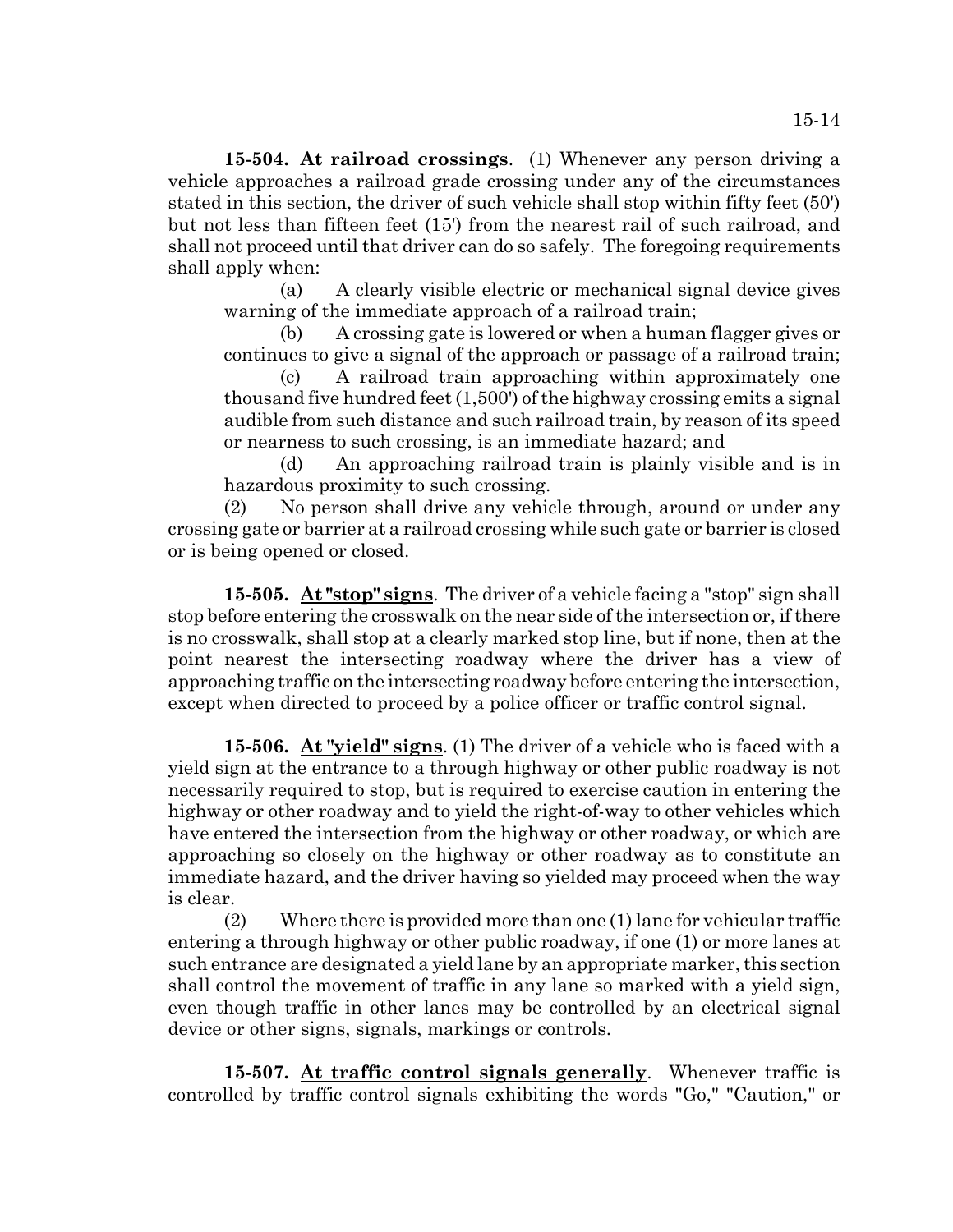"Stop," or exhibiting different colored lights successively one at a time, or with arrows, the following colors only shall be used and the terms and lights shall indicate and apply to drivers of vehicles and pedestrians as follows:

(1) Green alone, or "Go":

(a) Vehicular traffic facing the signal may proceed straight through or turn right or left unless a sign at such place prohibits either such turn. But vehicular traffic, including vehicles turning right or left, shall yield the right-of-way to other vehicles and to pedestrians lawfully within the intersection or an adjacent crosswalk at the time such signal is exhibited.

(b) Pedestrians facing the signal may proceed across the roadway within any marked or unmarked crosswalk.

(2) Yellow alone, or "Caution", when shown following the green or "Go" signal:

(a) Vehicular traffic facing the signal is thereby warned that the red or "Stop" signal will be exhibited immediately thereafter, and such vehicular traffic shall not enter or be crossing the intersection when the red or "Stop" signal is exhibited.

(b) Pedestrians facing the signal are thereby advised that there is insufficient time to cross the roadway, and any pedestrian then starting to cross shall yield the right-of-way to all vehicles.

(3) Red alone, or "Stop":

(a) Vehicular traffic facing the signal shall stop before entering the crosswalk on the near side of the intersection or, if none, then before entering the intersection and shall remain standing until green or "Go" is shown alone. A right turn on a red signal shall be permitted at all intersections within the town, provided that the prospective turning car shall come to a full and complete stop before turning and that the turning car shall yield the right-of-way to pedestrians and cross traffic traveling in accordance with their traffic signal. However, such turn will not endanger other traffic lawfully using the intersection. A right turn on red shall be permitted at all intersections, except those that are clearly marked by a "No Turns On Red" sign, which may be erected by the town at intersections which the town decides require no right turns on red in the interest of traffic safety.

(b) No pedestrian facing such signal shall enter the roadway unless such entry can be made safely and without interfering with any vehicular traffic.

(c) A left turn on a red or stop signal shall be permitted at all intersections within the town where a one-way street intersects with another one-way street moving in the same direction into which the left turn would be made from the original one-way street. Before making such a turn, the prospective turning car shall come to a full and complete stop and shall yield the right-of-way to pedestrians and cross traffic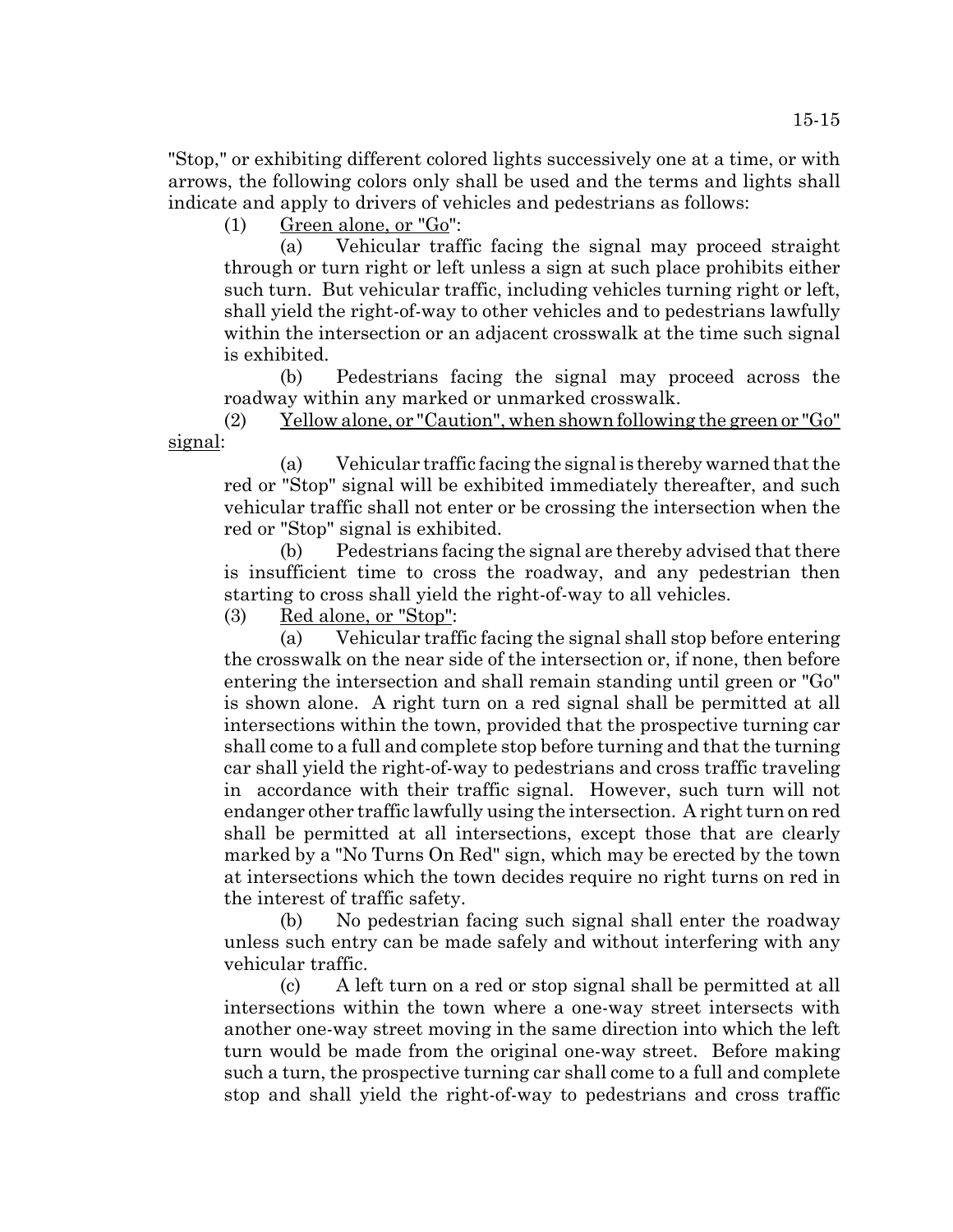traveling in accordance with the traffic signal so as not to endanger traffic lawfully using the intersection. A left turn on red shall be permitted at any applicable intersection except that clearly marked by a "No Turn of Red" sign, which may be erected by the town at intersections which the town decides requires no left turns on red in the interest of traffic safety.

(4) Steady red with green arrow:

(a) Vehicular traffic facing such signal may cautiously enter the intersection only to make the movement indicated by such arrow but shall yield the right-of-way to pedestrians lawfully within a crosswalk and to other traffic lawfully using the intersection.

(b) No pedestrian facing such signal shall enter the roadway unless such entry can be made safely and without interfering with any vehicular traffic.

(5) In the event an official traffic control signal is erected and maintained at a place other than an intersection, the provisions of this section shall be applicable except as to those provisions which by their nature can have no application. Any stop required shall be made at a sign or marking on the pavement indicating where the stop shall be made, but in the absence of any such sign or marking the stop shall be made at the signal.

**15-508. At flashing traffic control signals**. (1) Whenever an illuminated flashing red or yellow signal is used in a traffic sign or signal, it shall require obedience by vehicular traffic as follows:

(a) Flashing red (stop signal). When a red lens is illuminated with intermittent flashes, and the light is clearly visible for a sufficient distance ahead to permit such stopping, drivers of vehicles shall stop before entering the nearest crosswalk at an intersection or at a limit line when marked, or if none, then before entering the intersection, and the right to proceed shall be subject to the rules applicable after making a stop at a stop sign.

(b) Flashing yellow (caution signal). When a yellow lens is illuminated with rapid intermittent flashes, drivers of vehicles may proceed through the intersection or past such signal only with caution.

(2) This section shall not apply at railroad grade crossings. Conduct of drivers of vehicles approaching railroad grade crossings shall be governed by the rules set forth in § 15-504 of this code.

**15-509. At pedestrian control signals**. Wherever special pedestrian control signals exhibiting the words "Walk" or "Wait" or "Don't Walk" are in place, such signals shall indicate as follows:

(1) Walk. Pedestrians facing such signals may proceed across the roadway in the direction of the signal and shall be given the right-of-way by the drivers of all vehicles.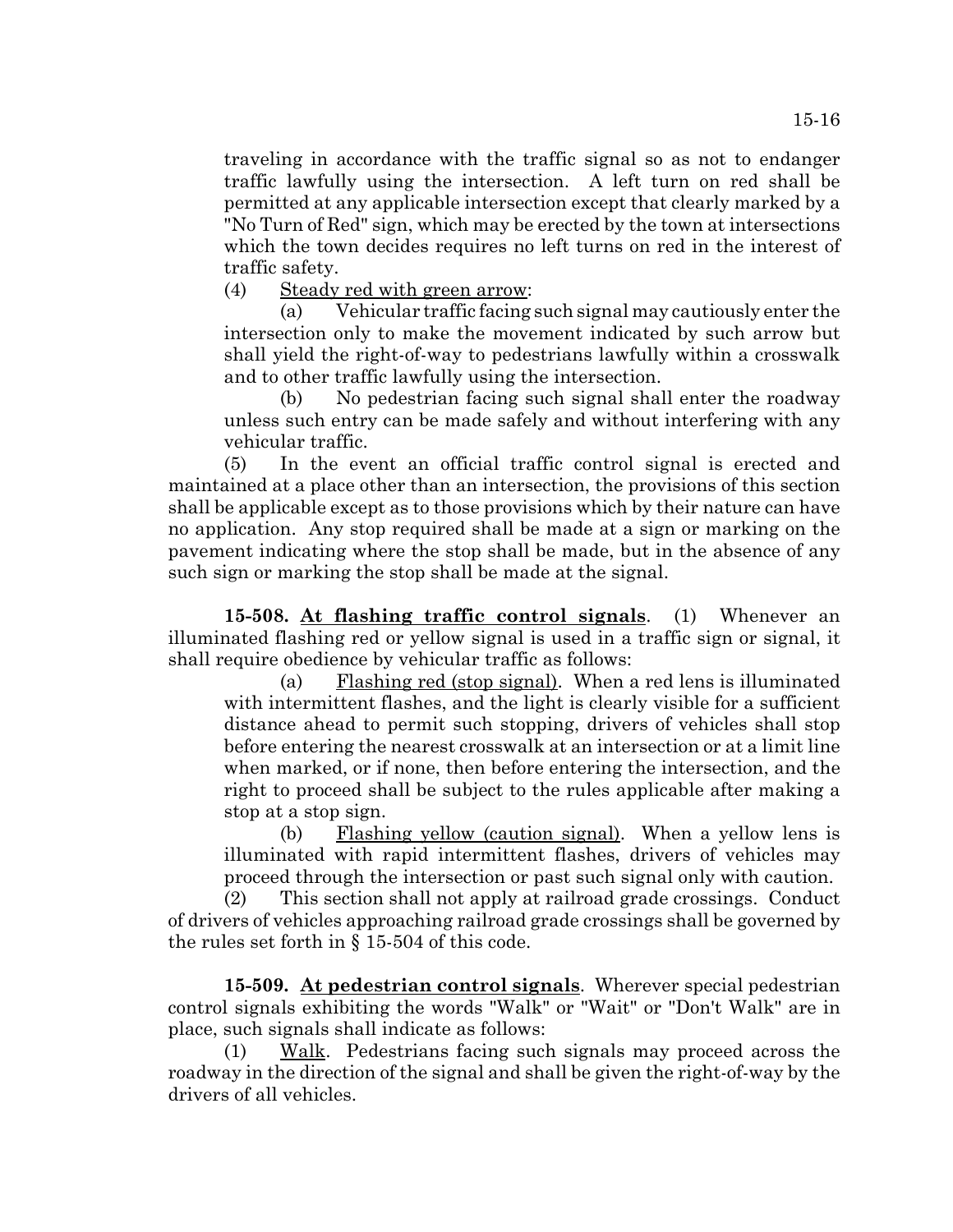(2) Wait or Don't Walk. No pedestrian shall start to cross the roadway in the direction of such signal, but any pedestrian who has partially completed crossing on the walk signal shall proceed to a sidewalk or safety island while the wait signal is showing.

**15-510. Stops to be signaled**. Every driver operating a motor vehicle who intends to stop such vehicle, shall first see that such movement can be made in safety, and whenever the operation of any other vehicle may be affected by such movement, shall give the signal required in Tennessee Code Annotated, § 55-8-143, plainly visible to the driver of such other vehicle of the intention to make such movement.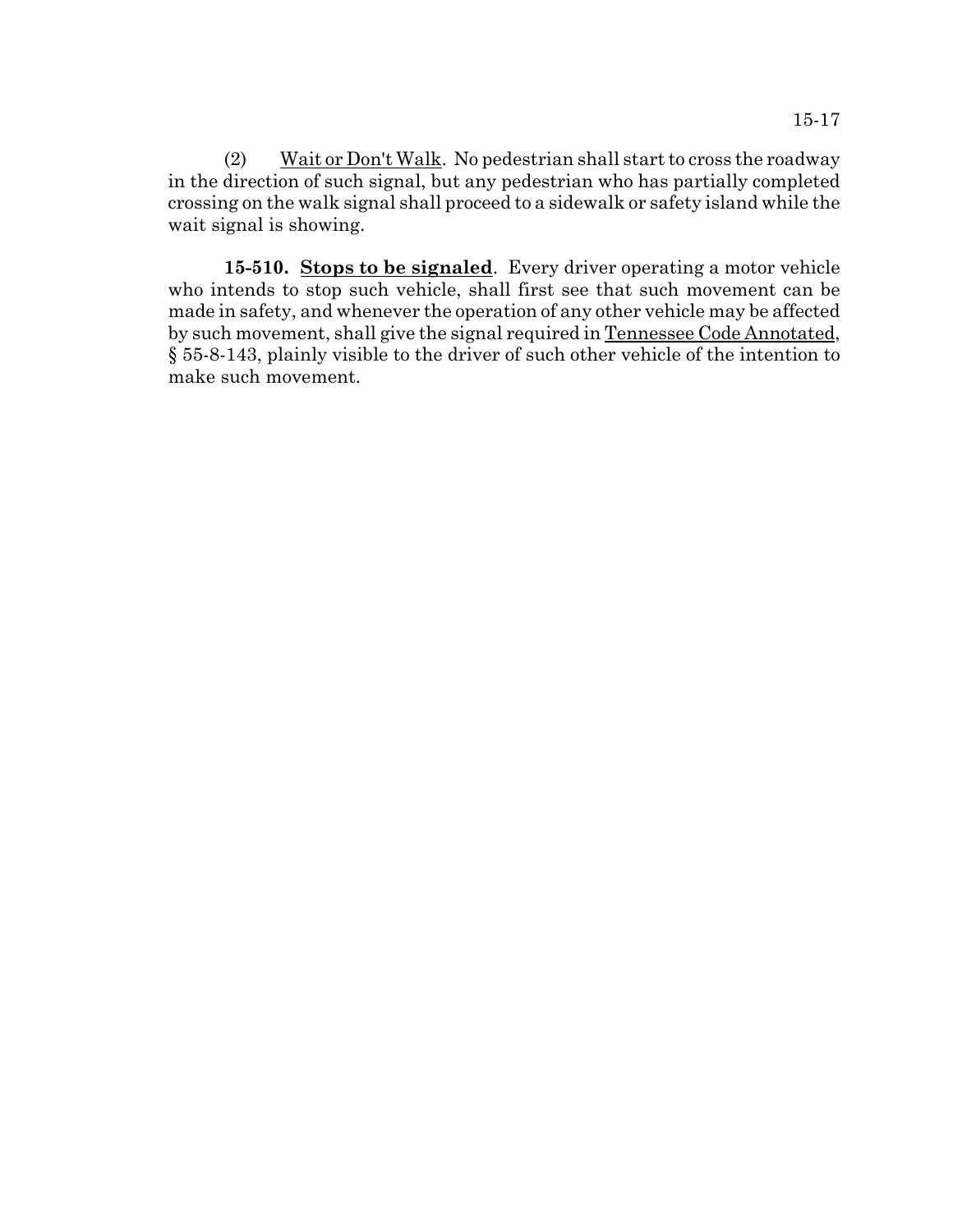# **PARKING**

# **SECTION**

15-601. Generally.

15-602. Angle parking.

15-603. Occupancy of more than one space.

15-604. Where prohibited.

15-605. Loading and unloading zones.

15-606. Regulation by parking meters.

15-607. Lawful parking in parking meter spaces.

15-608. Unlawful parking in parking meter spaces.

15-609. Unlawful to occupy more than one parking meter space.

15-610. Unlawful to deface or tamper with meters.

15-611. Unlawful to deposit slugs in meters.

15-612. Presumption with respect to illegal parking.

**15-601. Generally**. No person shall leave any motor vehicle unattended on any street without first setting the brakes thereon, stopping the motor, removing the ignition key, and turning the front wheels of such vehicle toward the nearest curb or gutter of the street.

Except as hereinafter provided, every vehicle parked upon a street within this town shall be so parked that its right wheels are approximately parallel to and within eighteen (18) inches of the right edge or curb of the street. On one-way streets where the town has not placed signs prohibiting the same, vehicles may be permitted to park on the left side of the street, and in such cases the left wheels shall be required to be within eighteen (18) inches of the left edge or curb of the street.

Notwithstanding anything else in this code to the contrary, no person shall park or leave a vehicle parked on any public street or alley within the fire limits between the hours of 1:00 A.M. and 5:00 A.M. or on any other public street or alley for more than seventy-two (72) consecutive hours without the prior approval of the chief of police.

Furthermore, no person shall wash, grease, or work on any vehicle, except to make repairs necessitated by an emergency, while such vehicle is parked on a public street.

**15-602. Angle parking**. On those streets which have been signed or marked by the town for angle parking, no person shall park or stand a vehicle other than at the angle indicated by such signs or markings. No person shall angle park any vehicle which has a trailer attached thereto or which has a length in excess of twenty-four (24) feet.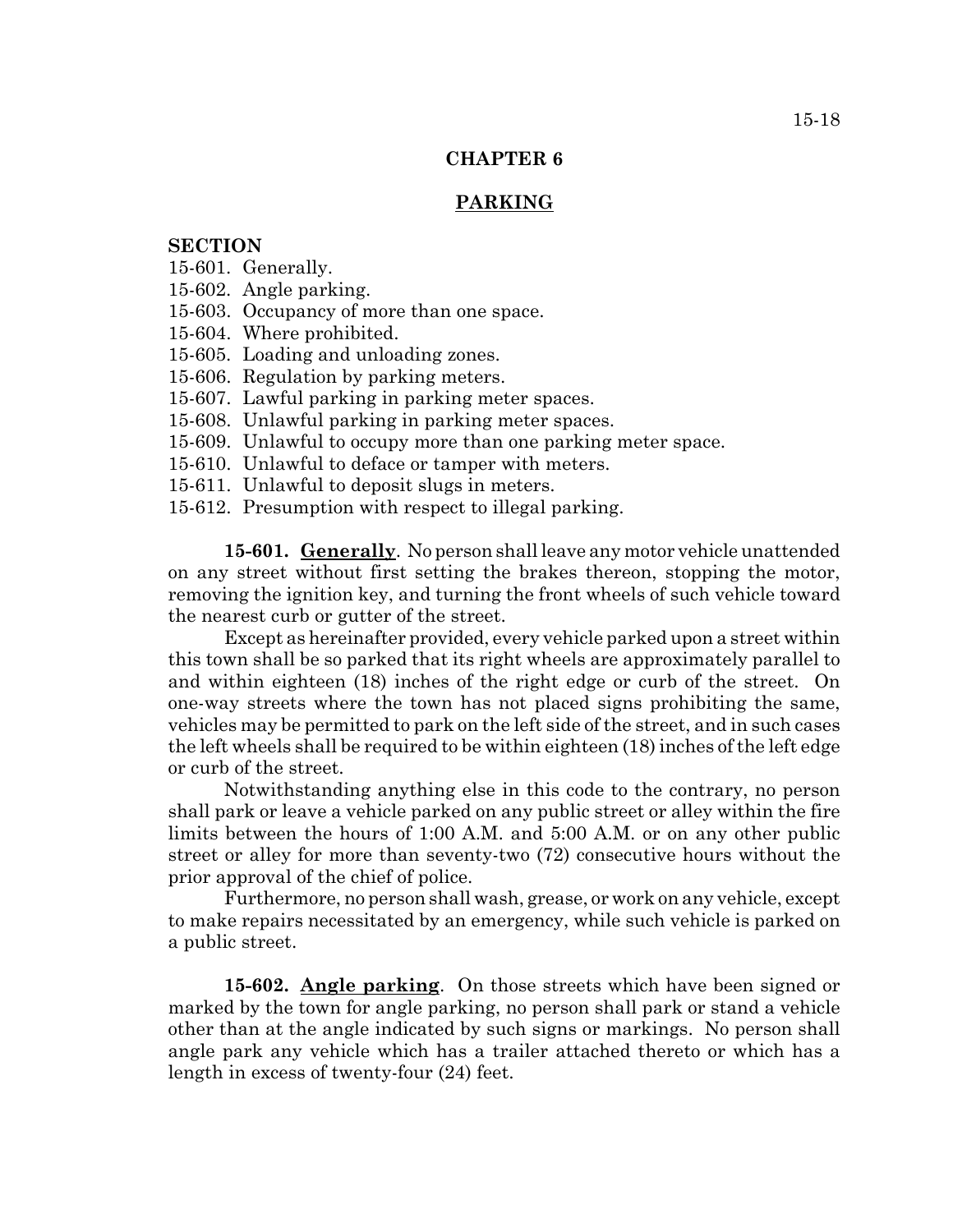**15-603. Occupancy of more than one space**. No person shall park a vehicle in any designated parking space so that any part of such vehicle occupies more than one such space or protrudes beyond the official markings on the street or curb designating such space unless the vehicle is too large to be parked within a single designated space.

**15-604. Where prohibited**. No person shall park a vehicle in violation of any sign placed or erected by the state or town, nor:

(1) On a sidewalk; provided, however, a bicycle may be parked on a sidewalk if it does not impede the normal and reasonable movement of pedestrian or other traffic;

(2) In front of a public or private driveway;

- (3) Within an intersection;
- (4) Within fifteen feet (15') of a fire hydrant;

(5) Within a pedestrian crosswalk;

(6) Within twenty feet (20') of a crosswalk at an intersection;

(7) Within thirty feet (30') upon the approach of any flashing beacon, stop sign or traffic control signal located at the side of a roadway;

(8) Within fifty feet (50') of the nearest rail of a railroad crossing;

(9) Within twenty feet (20') of the driveway entrance to any fire station, and on the side of the street opposite the entrance to any fire station within seventy-five feet (75') of such entrance when properly signposted;

(10) Alongside or opposite any street excavation or obstruction when stopping, standing or parking would obstruct traffic;

(11) On the roadway side of any vehicle stopped or parked at the edge or curb of a street;

(12) Upon any bridge or other elevated structure upon a highway or within a highway tunnel;

(13) In a parking space clearly identified by an official sign as being reserved for the physically handicapped, unless, however, the person driving the vehicle is (a) physically handicapped, or (b) parking such vehicle for the benefit of a physically handicapped person. A vehicle parking in such a space shall display a certificate of identification or a disabled veteran's license plate issued under Tennessee Code Annotated, title 55, chapter 21.

**15-605. Loading and unloading zones**. No person shall park a vehicle for any purpose or period of time other than for the expeditious loading or unloading of passengers or merchandise in any place marked by the town as a loading and unloading zone.

**15-606. Regulation by parking meters**. In the absence of an official sign to the contrary which has been installed by the town, between the hours of 8:00 A.M. and 6:00 P.M., on all days except Sundays and holidays declared by the board of mayor and aldermen, parking shall be regulated by parking meters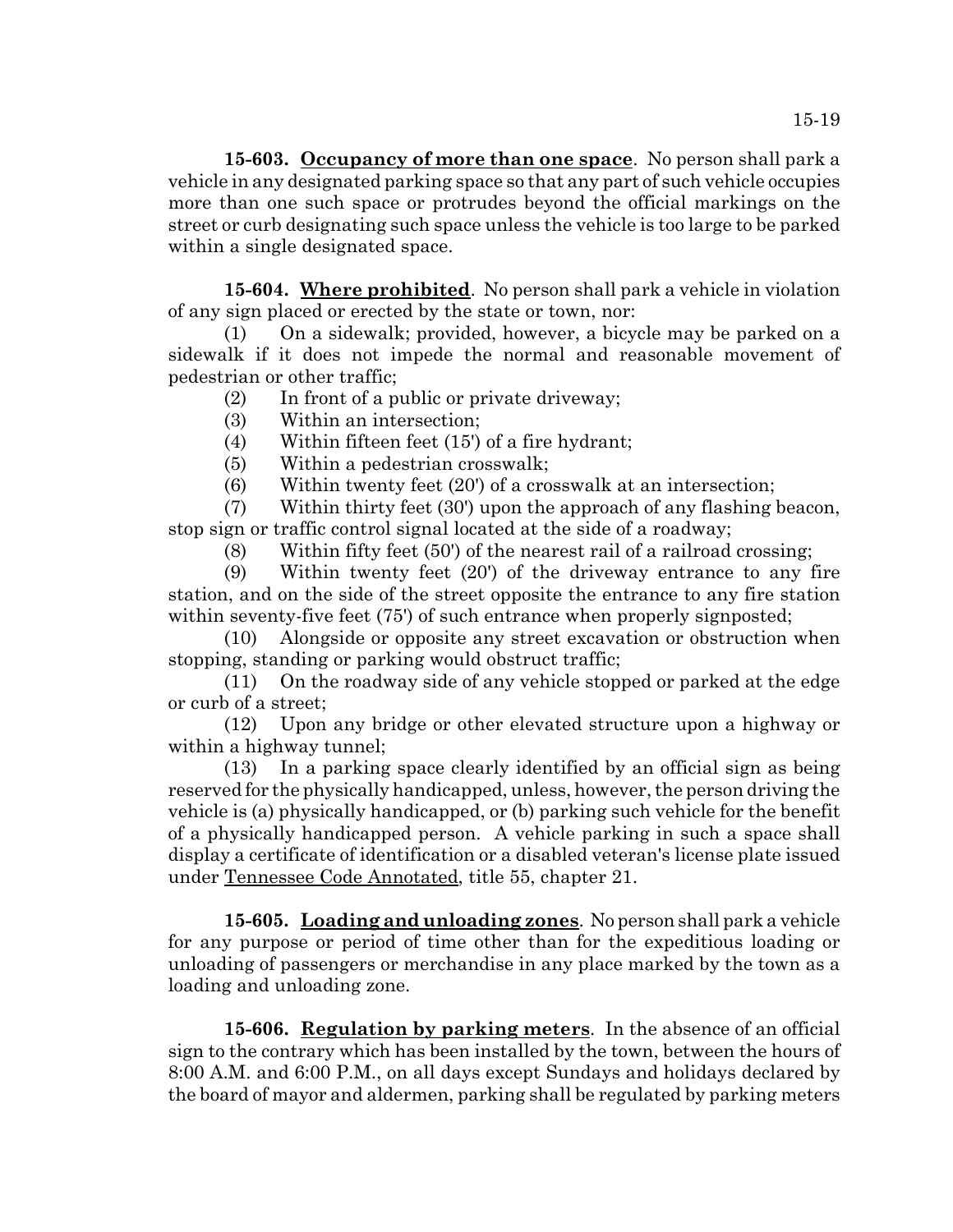where the same have been installed by the town. The presumption shall be that all installed parking meters were lawfully installed by the town.

**15-607. Lawful parking in parking meter spaces**. Any parking space regulated by a parking meter may be lawfully occupied by a vehicle only after a proper coin has been deposited in the parking meter and the said meter has been activated or placed in operation in accordance with the instructions printed thereon.

**15-608. Unlawful parking in parking meter spaces**. It shall be unlawful for the owner or operator of any vehicle to park or allow his vehicle to be parked in a parking space regulated by a parking meter for more than the maximum period of time which can be purchased at one time. Insertion of additional coin or coins in the meter to purchase additional time is unlawful.

No owner or operator of any vehicle shall park or allow his vehicle to be parked in such a space when the parking meter therefor indicates no parking time allowed, whether such indication is the result of a failure to deposit a coin or to operate the lever or other actuating device on the meter, or the result of the automatic operation of the meter following the expiration of the lawful parking time subsequent to depositing a coin therein at the time the vehicle was parked.

**15-609. Unlawful to occupy more than one parking meter space**. It shall be unlawful for the owner or operator of any vehicle to park or allow his vehicle to be parked across any line or marking designating a parking meter space or otherwise so that such vehicle is not entirely within the designated parking meter space; provided, however, that vehicles which are too large to park within one space may be permitted to occupy two adjoining spaces provided proper coins are placed in both meters.

**15-610. Unlawful to deface or tamper with meters**. It shall be unlawful for any unauthorized person to open, deface, tamper with, willfully break, destroy, or impair the usefulness of any parking meter.

**15-611. Unlawful to deposit slugs in meters**. It shall be unlawful for any person to deposit in a parking meter any slug or other substitute for a coin of the United States.

**15-612. Presumption with respect to illegal parking**. When any unoccupied vehicle is found parked in violation of any provision of this chapter, there shall be a prima facie presumption that the registered owner of the vehicle is responsible for such illegal parking.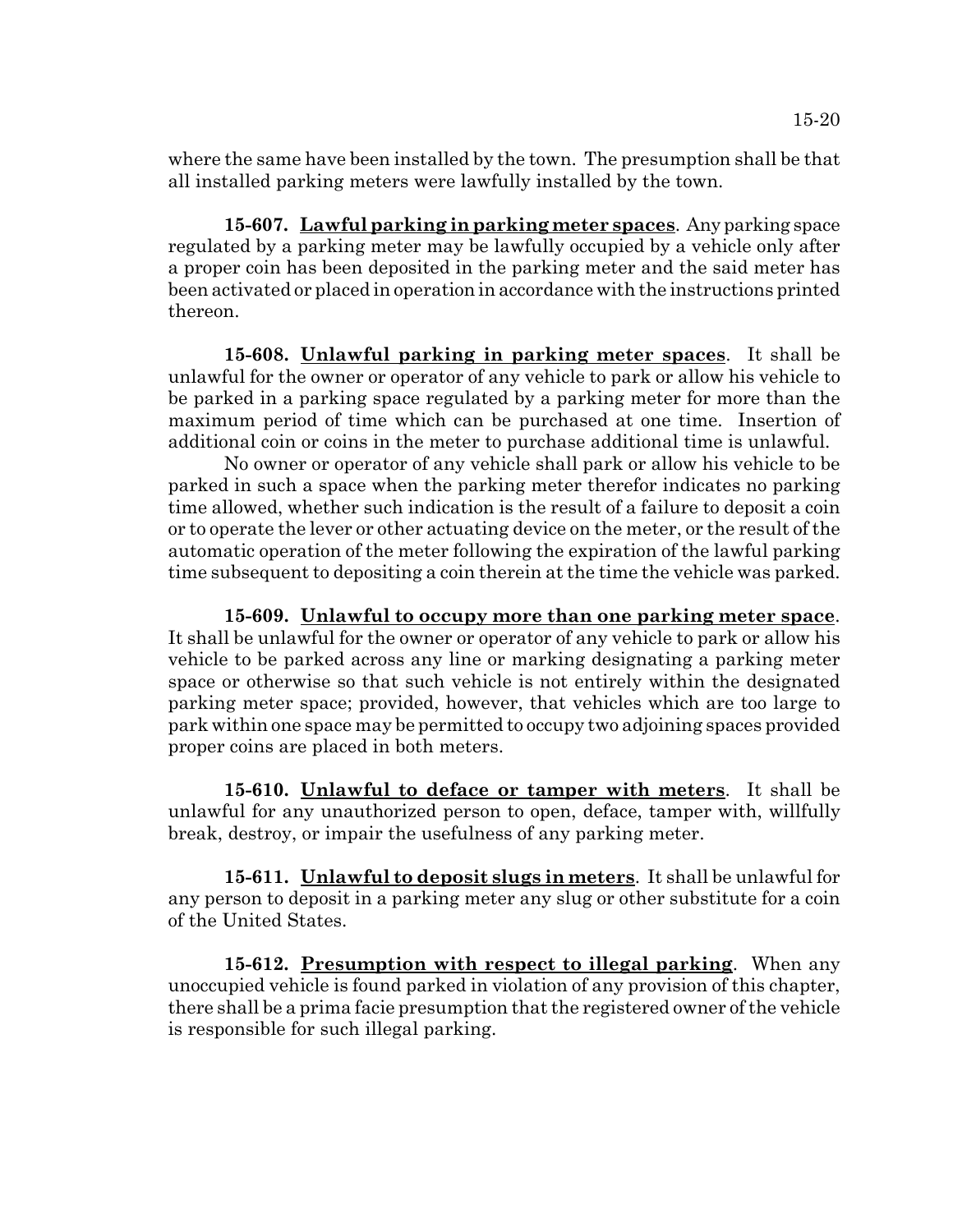### **ENFORCEMENT**

## **SECTION**

- 15-701. Issuance of traffic citations.
- 15-702. Failure to obey citation.
- 15-703. Illegal parking.
- 15-704. Impoundment of vehicles.
- 15-705. Disposal of abandoned motor vehicles.
- 15-706. Deposit of driver license in lieu of bail.
- 15-707. Violation and penalty.

15-701. **Issuance of traffic citations**.<sup>1</sup> When a police officer halts a traffic violator other than for the purpose of giving a warning, and does not take such person into custody under arrest, he shall take the name, address, and operator's license number of said person, the license number of the motor vehicle involved, and such other pertinent information as may be necessary, and shall issue to him a written traffic citation containing a notice to answer to the charge against him in the town court at a specified time. The officer, upon receiving the written promise of the alleged violator to answer as specified in the citation, shall release such person from custody. It shall be a civil offense for any alleged violator to give false or misleading information as to his name or address.

**15-702. Failure to obey citation**. It shall be unlawful for any person to violate his written promise to appear in court after giving said promise to an officer upon the issuance of a traffic citation, regardless of the disposition of the charge for which the citation was originally issued.

**15-703. Illegal parking**. Whenever any motor vehicle without a driver is found parked or stopped in violation of any of the restrictions imposed by this code, the officer finding such vehicle shall take its license number and may take any other information displayed on the vehicle which may identify its user, and shall conspicuously affix to such vehicle a citation for the driver and/or owner to answer for the violation within thirty (30) days during the hours and at a place specified in the citation.

<sup>1</sup> Municipal code reference

Issuance of citations in lieu of arrest and ordinance summonses in non-traffic related offenses: title 6, chapter 1.

State law reference

Tennessee Code Annotated, § 7-63-101, et seq.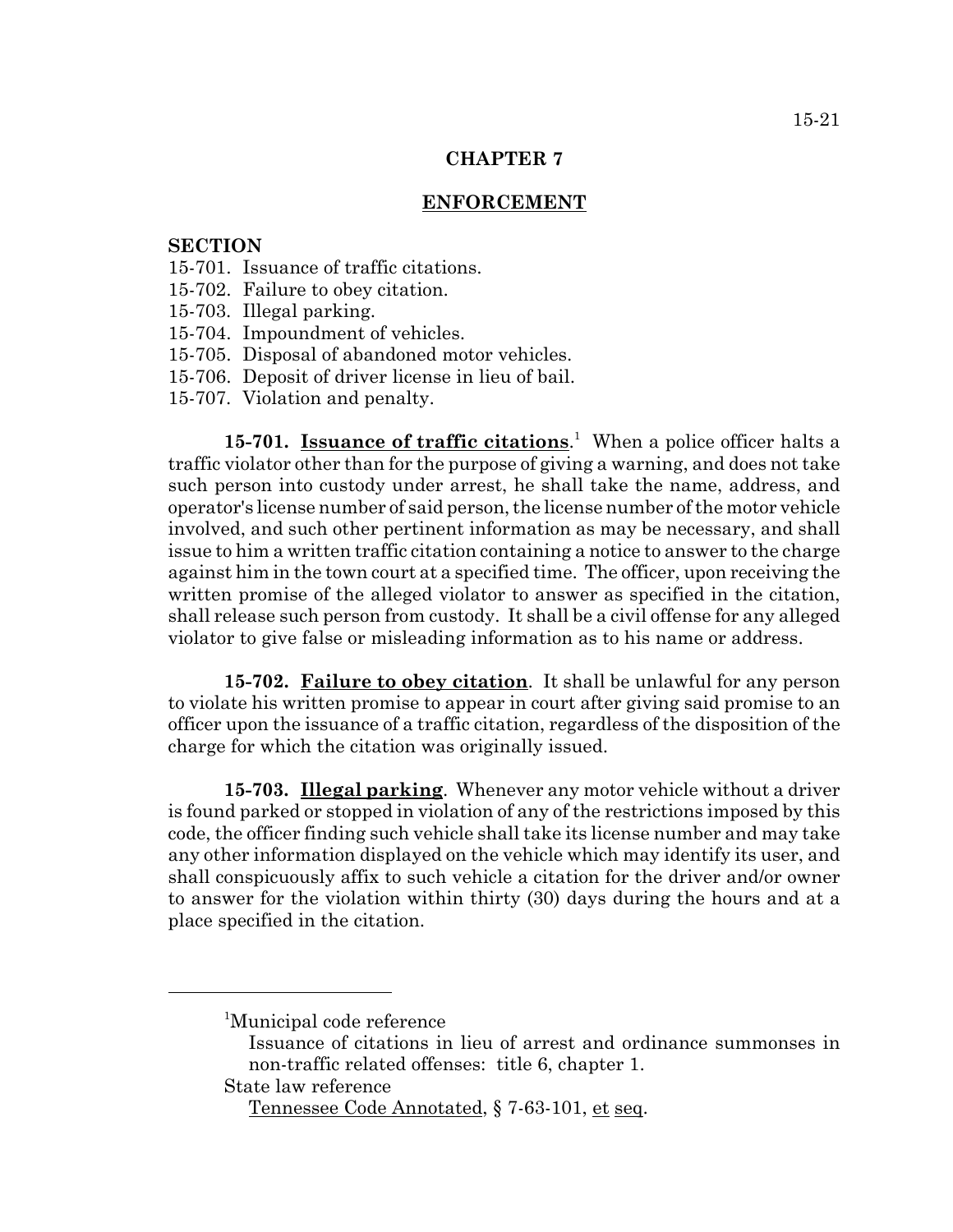**15-704. Impoundment of vehicles**. Members of the police department are hereby authorized, when reasonably necessary for the security of the vehicle or to prevent obstruction of traffic, to remove from the streets and impound any vehicle whose operator is arrested or any unattended vehicle which is parked so as to constitute an obstruction or hazard to normal traffic, or which has been parked for more than one (1) hour in excess of the time allowed for parking in any place, or which has been involved in two (2) or more violations of this title for which citation tags have been affixed to the vehicle and the vehicle not removed. Any impounded vehicle shall be stored until the owner or other person entitled thereto claims it, gives satisfactory evidence of ownership or right to possession, and pays all applicable fees and costs of impoundment and storage, or until it is otherwise lawfully disposed of.

**15-705. Disposal of abandoned motor vehicles**. "Abandoned motor vehicles," as defined in Tennessee Code Annotated, § 55-16-103, shall be impounded and disposed of by the police department in accordance with the provisions of Tennessee Code Annotated, §§ 55-16-103 through 55-16-109.

**15-706. Deposit of driver license in lieu of bail**. (1) Deposit allowed. Whenever any person lawfully possessing a chauffeur's or operator's license theretofore issued to him by the Tennessee Department of Safety, or under the driver licensing laws of any other state or territory or the District of Columbia, is issued a citation or arrested and charged with the violation of any town ordinance or state statute regulating traffic, except those ordinances and statutes, the violation of which call for the mandatory revocation of a operator's or chauffeur's license for any period of time, such person shall have the option of depositing his chauffeur's or operator's license with the officer or court demanding bail in lieu of any other security required for his appearance in the town court of this town in answer to such charge before said court.

(2) Receipt to be issued. Whenever any person deposits his chauffeur's or operator's license as provided, either the officer or the court demanding bail as described above, shall issue the person a receipt for the license upon a form approved or provided by the department of safety, and thereafter the person shall be permitted to operate a motor vehicle upon the public highways of this state during the pendency of the case in which the license was deposited. The receipt shall be valid as a temporary driving permit for a period not less than the time necessary for an appropriate adjudication of the matter in the town court, and shall state such period of validity on its face.

(3) Failure to appear - disposition of license. In the event that any driver who has deposited his chauffeur's or operator's license in lieu of bail fails to appear in answer to the charges filed against him, the clerk or judge of the town court accepting the license shall forward the same to the Tennessee Department of Safety for disposition by said department in accordance with the provisions of Tennessee Code Annotated, § 55-50-801, et seq.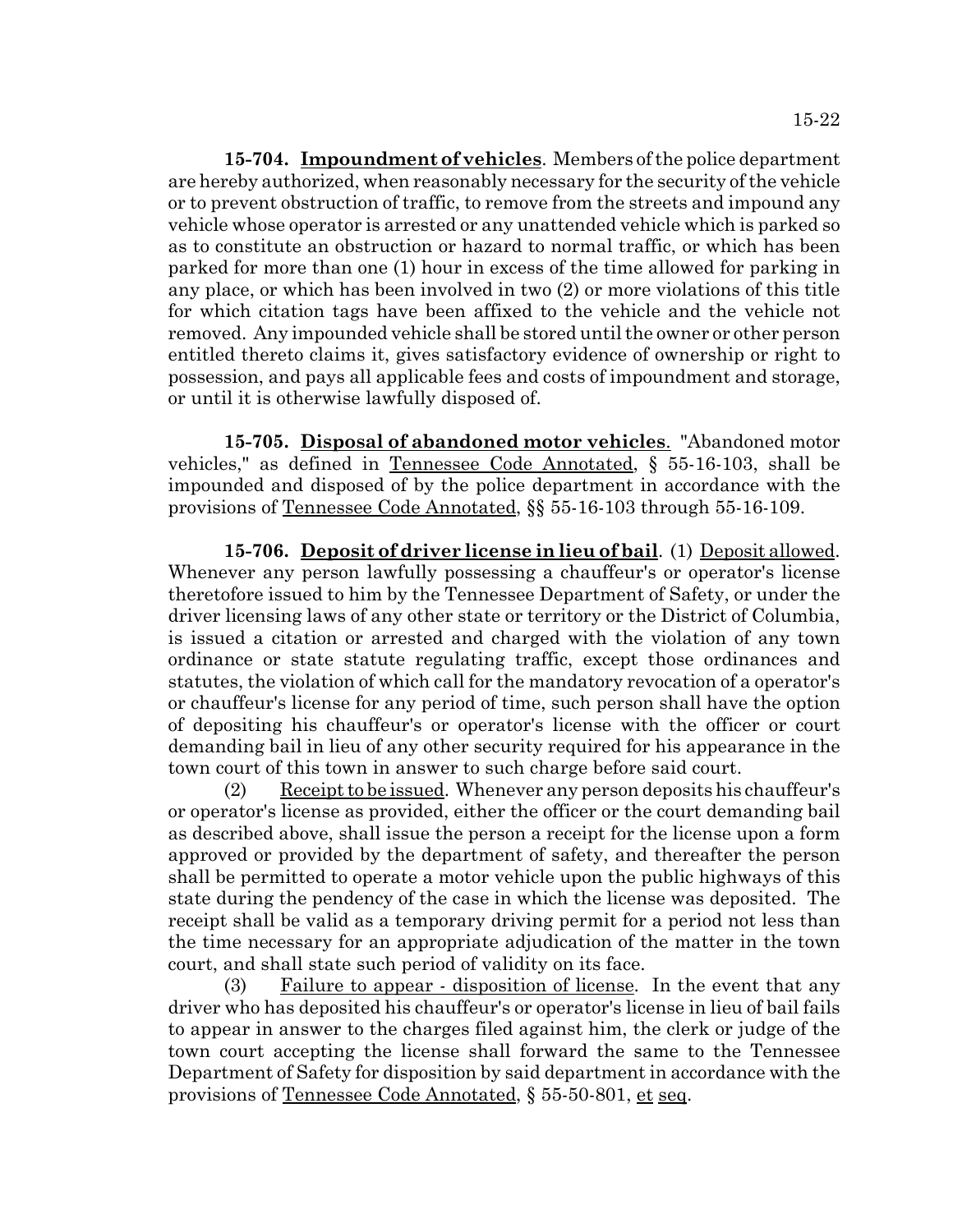**15-707.** Violation and penalty. Any violation of this title shall be a civil offense punishable as follows: (1) Traffic citations. Traffic citations shall be punishable by a civil penalty up to fifty dollars (\$50.00) for each separate offense.

(2) Parking citations. (a) Parking meter. If the offense is a parking meter violation, the offender may, within thirty (30) days, have the charge against him disposed of by paying to the town recorder a fine of three dollars (\$3.00) provided he waives his right to a judicial hearing. If he appears and waives his right to a judicial hearing after thirty (30) days, his civil penalty shall be ten dollars (\$10.00).

(b) Other parking violations excluding handicapped parking. For other parking violations, excluding handicapped parking violations, the offender may, within thirty (30) days, have the charge against him disposed of by paying to the town recorder a fine of ten dollars (\$10.00) provided he waives his right to a judicial hearing. If he appears and waives his right to a judicial hearing after thirty (30) days, his civil penalty shall be twenty-five dollars (\$25.00).